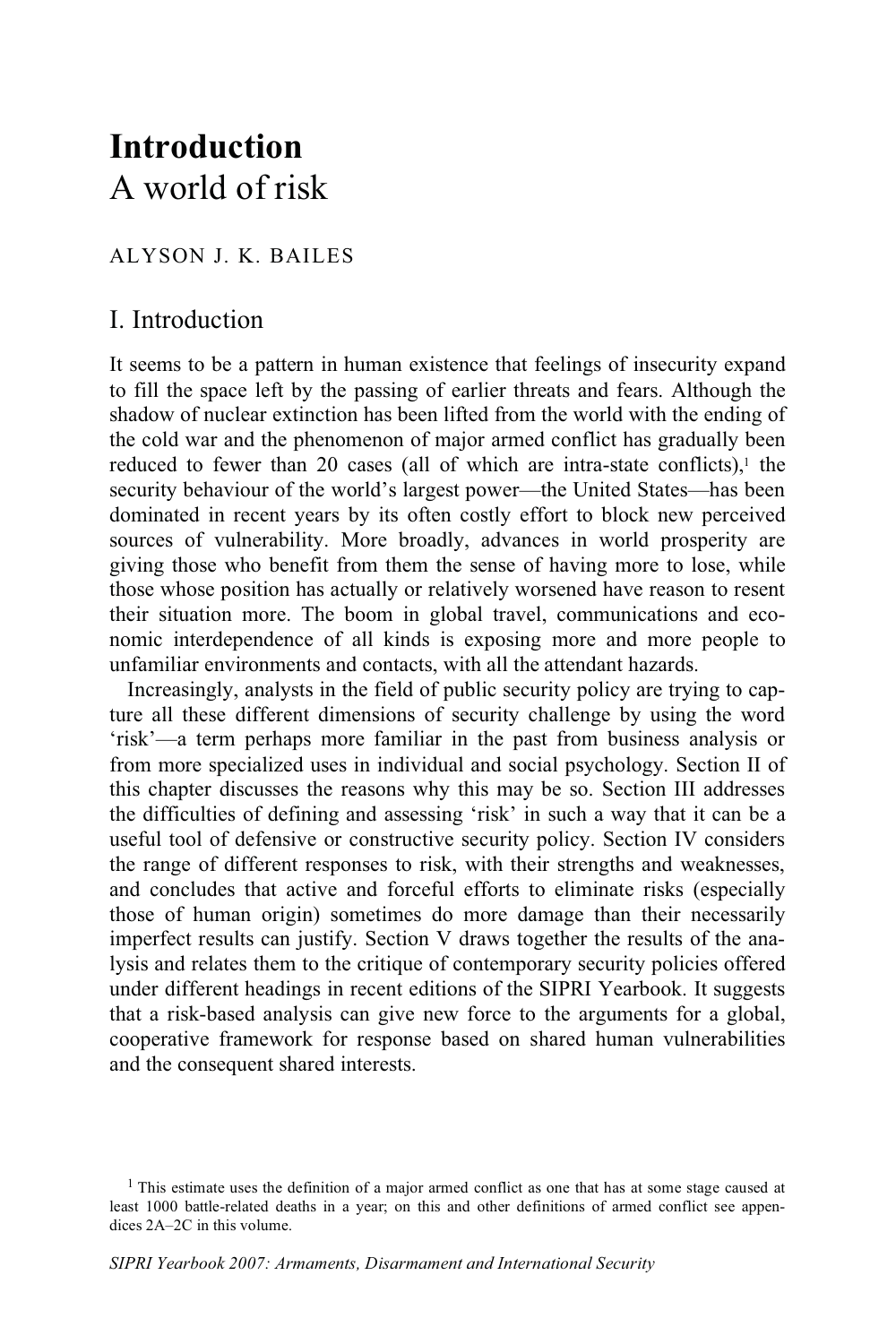# II. Risk as a new security paradigm

Since the early 1990s a school of security analysis has developed that focuses on the 'risk society' as a new framework for the making of security policy.2 Simultaneously, the language of risk has become more widely used by security analysts, commentators and practitioners—including many of SIPRI's own authors—even without their being aware of its theoretical underpinnings. One reason for this is fairly obvious: the word can capture a much wider range of problematic security phenomena than the traditional term 'threat' or even the more general term 'challenge'. 'Threat' was reserved, and perhaps still should be, for problems that are consciously and actively created by one security actor—ranging from an individual person to a state, alliance or international movement—for another. Finding the right way to apply the traditional term is tricky in the case of modern transnational phenomena such as terrorism. Terrorist actions targeted against a particular nation or society can fairly be called a threat to that nation or society. However, since their most characteristic modus operandi is to kill at random, the likelihood that any individual who may not even be part of the target community but, say, a tourist—will get caught up in a terrorist action may better be defined as a risk than a threat for that person. At the same time, those who are targeted may subjectively feel 'threatened' by terrorism in ways not very different from how they once worried about nuclear war. This helps to explain why, as discussed further below, governments are also tempted to respond to the new problem in ways that are analogous to the old problems.

Modern definitions of 'human' (or comprehensive, or multifunctional) security include many types of danger and damage that do not involve armed violence or where such violence takes forms purely internal to a society, such as gang warfare, gender-based violence or extreme physical oppresssion by the state.3 To the extent that these represent intentional human behaviour, it is not illogical to say that populations and persons may be threatened or at least feel threatened by them. Yet the range of appropriate responses in this case clearly lies well outside the traditional, state-based security discourse. This is even more the case for dangers that arise from unintentional human behaviour, such as accidents and negligence—as occurred, for example, in Chernobyl in 1986—or those that have causes essentially beyond human control, even if

2 'Risk society' as a concept was coined by the sociologist Ulrich Beck. For an introduction see Beck, U., *Risk Society: Towards a New Modernity* (Sage Publications: London, 1992). For application of the concept in the realm of security studies see e.g. Coker, C., International Institute for Strategic Studies, *Globalisation and Insecurity in the Twenty-first Century: NATO and the Management of Risk*, Adelphi Paper no. 345 (Oxford University Press: Oxford, 2002); and Rasmussen, M. V., "A parallel globalization of terror": 9-11, security and globalization', *Cooperation and Conflict*, vol. 37, no. 3 (Sep. 2002), pp. 323-49.

 $3$  On the concept of human security see Study Group on Europe's Security Capabilities, 'A human security doctrine for Europe', London School of Economics and Political Science, Centre for the Study of Global Governance, London, Sep. 2004, URL <http://www.lse.ac.uk/Depts/global/Publications/ HumanSecurityDoctrine.pdf>; and University of British Columbia, Human Security Centre, *Human Security Report 2005: War and Peace in the 21st Century* (Oxford University Press: New York, N.Y., 2005), URL <http://www.humansecurityreport.info/>.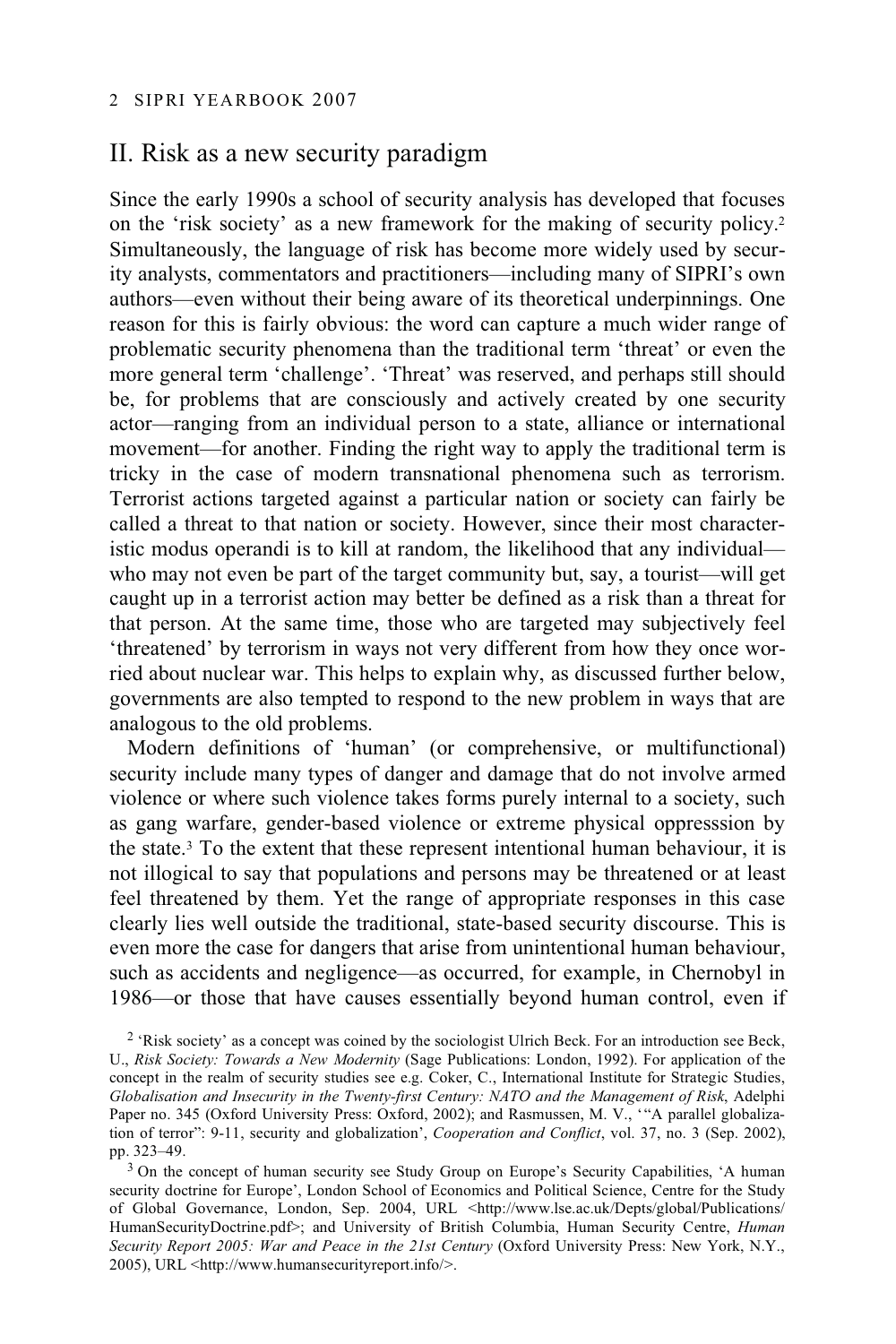human actions can both aggravate and palliate them—for example, natural disasters, the effects of climate change, and epidemic diseases of people, animals and crops.

However inexact, the word 'risk' is likely to be readily understood when it is used to gather all these different kinds of problem into one security perspective. The argument in favour of trying to do so is not just a matter of theory. There has been a growing understanding in recent years that it is difficult to assure the security of a society, a state or an integrated region without taking into account the full range of challenges it faces and, in particular, understanding the ways in which they interrelate. The effort to plan corrective strategies that encompass many fields of security at the same time characterizes the latest thinking about crisis management and post-conflict peacebuilding, as well as many countries' homeland security policies.4 Any attempt to deal with any type of security threat, challenge or risk will use resources including intangible ones such as the support or acquiescence of the population—and the only fully rational resource strategy is one that identifies all the areas of related spending before setting priorities and, ideally, seeking synergies among them.<sup>5</sup> If the language and concept of risk can help decision makers and opinion formers to design more comprehensive frameworks of this kind and to avoid priority setting based purely on habit and prejudice, then this alone would demonstrate their practical usefulness.

The notion of risk also carries some baggage from its past applications and current usage in non-security realms, which may give new insights into modern security challenges. Risk is reflexive in that it is human beings' decisions to live in a certain way, to engage in certain activities and to go to certain places that expose them to the hazards concerned in the first place.<sup>6</sup> Just as the financial investments that bring the highest returns are normally also those with the greatest financial risk, the benefits of living in an open, globalized society have multiple risks as their obverse: exposure to terrorist infiltration and attack, aggravation of environmental pollution, exposure to disease, or the collapse of fragile and complicated material and social support systems.

A further level of reflexivity—or feedback—arises from the ways in which individuals and societies perceive and choose to respond to the risks that affect them. One person or group may see more clearly the necessary connections between their own choices and the risks attached and as a result be more ready to live with the latter; another may fail to see the connections and so be less

<sup>4</sup> See Dwan, R., and Wiharta, S., 'Multilateral peace missions: challenges of peace-building', *SIPRI Yearbook 2005: Armaments, Disarmament and International Security* (Oxford University Press: Oxford, 2005), pp. 139–66. See also chapter 3 in this volume; and Hansen, A. S. and Wiharta, S., *The Transition to a Just Order: Establishing Local Ownership after Conflict, A Policy Guide* (Folke Bernadotte Acad-

<sup>&</sup>lt;sup>5</sup> Hagelin, B. and Sköns, E., 'The military sector in a changing context', *SIPRI Yearbook 2003: Arma-ments, Disarmament and International Security* (Oxford University Press: Oxford, 2003), pp. 281-300.

<sup>&</sup>lt;sup>6</sup> See e.g. Beck, U., Bonss, W. and Lau, C., 'The theory of reflexive modernization: problematic, hypotheses and research programme', *Theory, Culture and Society*, vol. 20, no. 2 (Apr. 2003), pp. 1–33; and Rasmussen, M. V., '"It sounds like a riddle": security studies, the war on terror and risk', *Millennium: Journal of International Studies*, vol. 33, no. 2 (Mar. 2004), pp. 381–95.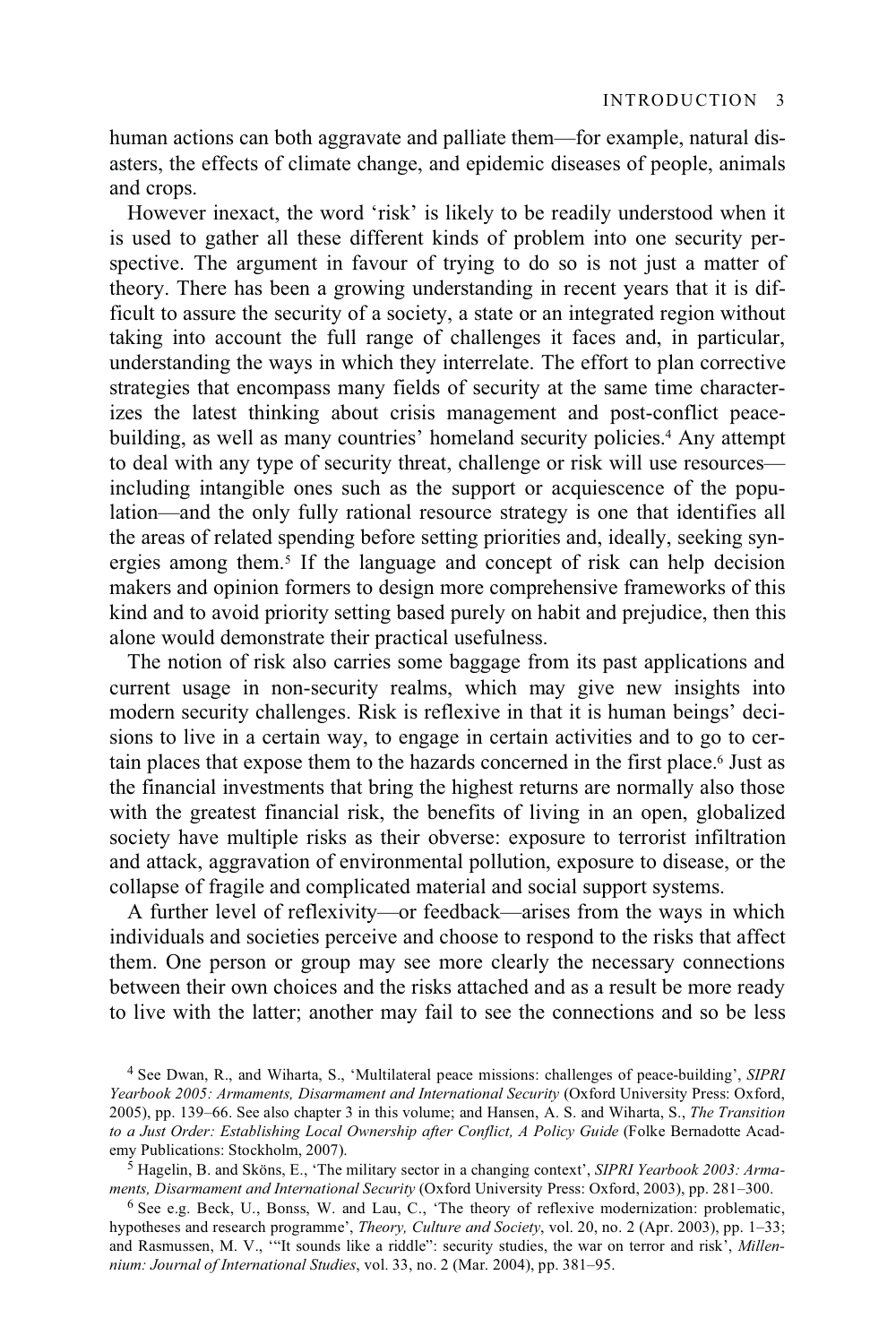ready to accept the consequences of their own actions. One country may grasp that risk is endemic and conclude that even its extreme forms, such as terrorism or the use of weapons of mass destruction (WMD), can only ever be minimized and controlled, rather than tracked to their roots and eliminated. Like a business operating in a high-risk market, such a country will emphasize prevention, defensive measures, resilience and survival strategies in the event of a calamity, alongside whatever equivalent it can find to liability insurance. Another country may view the same risks as unacceptable—without necessarily being ready to give up the types of behaviour that have aggravated them—and will be drawn towards stronger measures including, in the extreme case, forceful pre-emption. The many-layered subjectivity of such judgements is explored further in the next section, and the choice of responses is discussed again in section IV.

# III. Measuring the immeasurable

In common with the handling of earlier threats, creating policies to respond to risk calls for the clear identification and, ideally, quantification of the challenge that needs to be met. Even in the context of more traditional military confrontations, such assessments are not easy: data on the other side's military holdings may be hard to obtain or deliberately distorted; judgements need to be made on quality, intention and probability as well as quantitative potential, and so on.7 When trying to bring the much larger range of risk factors relevant to security within the span of a single assessment, these difficulties are multiplied. This section addresses the complications that arise at the objective, the subjective and the methodological levels, in turn.

### **Objective definition and assessment**

An obvious objective difficulty in assessing security risks is that there are so many that are relevant to the survival and welfare of a present-day population, state or multi-state organization. The chances of a direct military attack may have been greatly reduced for certain states, such as the members of the European Union (EU) and the North Atlantic Treaty Organization (NATO), but none can entirely ignore them. Calculating them is already hard enough for a state that has several obvious potential adversaries or several vulnerabilities. Then come the risks of, and risks created by, internal armed conflicts: both for the territories where they occur and for their neighbours, and often also for

<sup>7</sup> A common analytical (and political) mistake is to draw conclusions about a country's defence capability and perhaps even its strategic intentions directly from its level of military expenditure. In reality a country's capability consists of the cumulative resources acquired usually over a long period, including some elements that were purchased at market price and others that were not (e.g. gifts of equipment and the services of conscripts). The capability is further conditioned by factors of quality, appropriateness and will. On the difficulty of assessing and applying military expenditure data see Ward, M., 'International comparisons of military expenditure: issues and challenges of using purchasing power parities', *SIPRI Yearbook 2006: Armaments, Disarmament and International Security* (Oxford University Press: Oxford, 2006), pp. 369–86.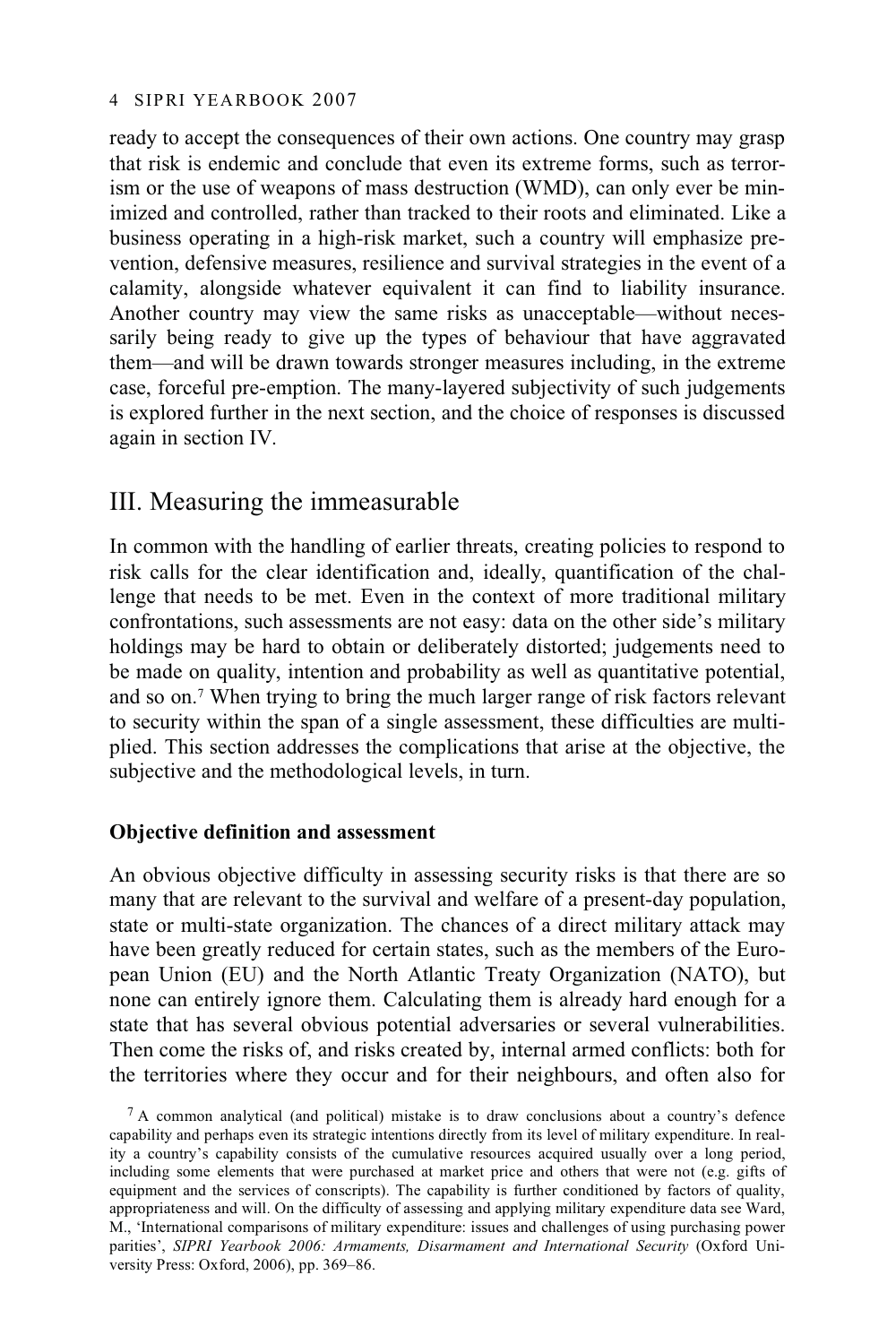quite remote states that have ties with the scene of the conflict or stand to be affected by refugee flows. Local and transnational terrorist activity, although often linked with the issues of a specific conflict, is notoriously much harder to identify, analyse and anticipate.<sup>8</sup>

A range of other, intentional but less physically violent, human actions can pose substantial risks for both their perpetrators and others: the acquisition of or intent to acquire WMD; denial of or interference with vital energy supplies, other strategic commodities (including foodstuffs) and natural assets (e.g. water), international lines of transport and communication, or international financial systems and relationships; attacks on the Internet and other information technology assets; and deliberate damage to the environment. Internal abuses of human and civic rights have become a 'risk' that affects not only the local victims but, potentially, any responsible state since the international community feels an increasing pressure and duty to intervene in cases where a state maltreats or fatally neglects its own population.9

On top of all these risks of conscious human origin come those that have origins that could not be controllable by humans (even if human activities have contributed to them): accidents of all kinds and one-off natural disasters; disease epidemics affecting people, animals or crops; and more gradual or long-term changes in local habitats and the global environment, including the much-discussed (but negligible) risk of a large meteorite or asteroid strike.

Even when addressed from the perspective of a single state or society, these risks are so diverse in nature, origin and degree of 'knowability' that many different experts and disciplines would need to be called upon for a combined assessment. Hitherto, neither governments' security work nor independent security research has generally been organized in a way that brings these different sources of expertise together.10 Even if all the experts could be gathered in one room, they would still have to face the many practical challenges of building a multi-risk analytical model. What to include and what to leave out can be a subject of almost endless debate, especially when it comes to social and economic factors such as the impact of ageing societies on the viability and external competitiveness of national economic and social welfare systems, or the putative connections between high immigration, multi-ethnic communities, internal disorder and the roots of terrorism. Aberrant internal forces such as terrorists and criminals clearly need to be counted as threat or risk factors. However, should the rest of society be seen as the target on which these and other dangers impact, as some might prefer, or as part of the problem? It cannot be denied that recognizing the intrinsic vulnerabilities of a given society is important for understanding the way in which the events more

<sup>8</sup> On transnational conflicts see chapter 2 in this volume.

<sup>9</sup> The outcome document of the Sep. 2005 UN World Summit contains important new agreed formulations on the duty of any government to ensure its people's welfare. UN General Assembly Resolution 60/1, 24 Oct. 2005, URL <http://www.un.org/Depts/dhl/resguide/r60.htm>.

 $10$  Before 11 Sep. 2001 it was unusual for governments of developed countries even to assess external and internal security threats through the same bureaucratic processes. Conflict-ridden developing countries did not have the luxury of distinguishing between them.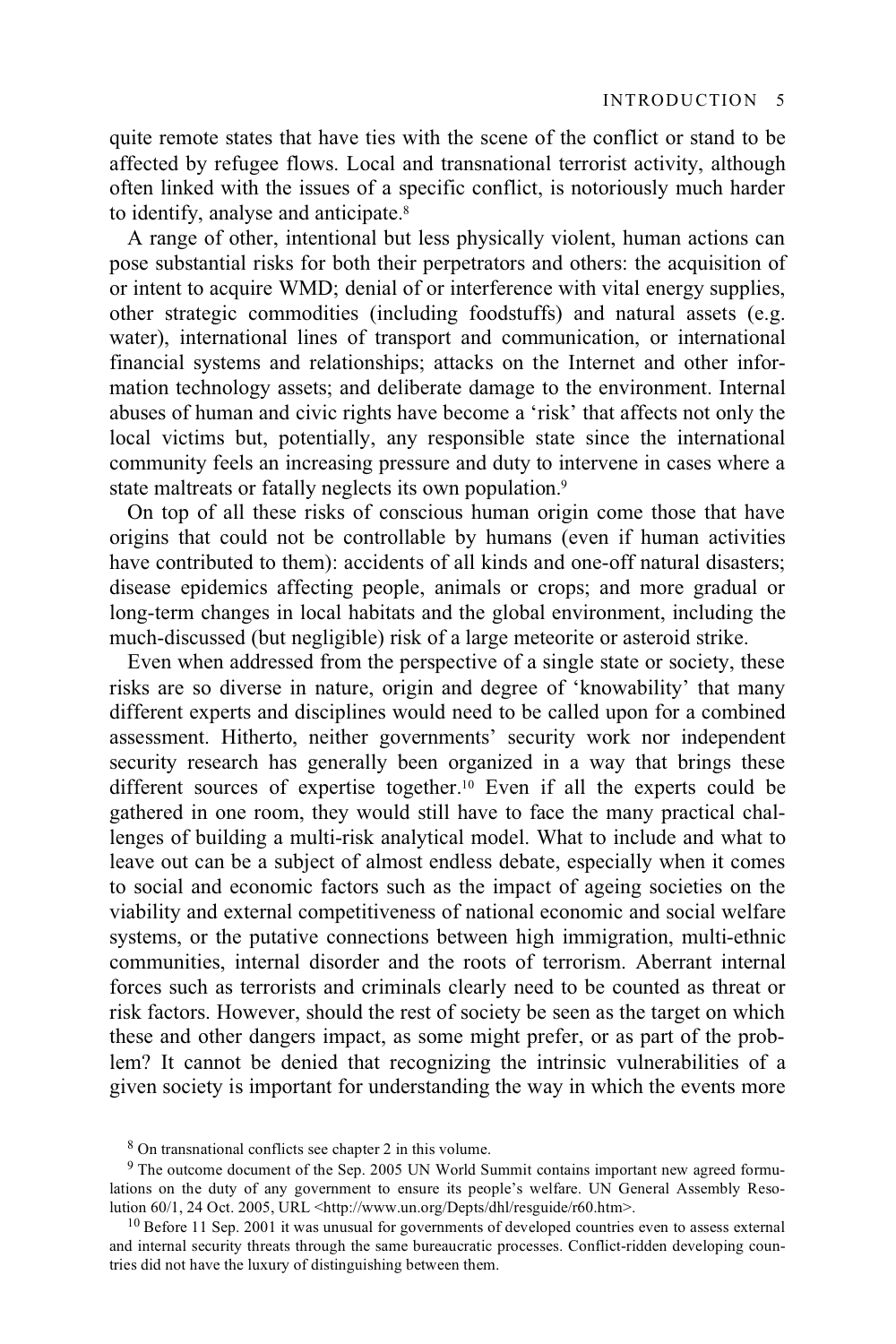readily characterized as risks would impact on it. For example, one epidemic may strike harder against an ageing population, another where there are more children; a divided and unruly society makes it harder both to control crime and terrorism internally and to withstand an outside attack or natural disaster; a society with existing inter-ethnic tensions or high unemployment is likely to have more trouble with a flood of new refugees, and so on. Once more, the logic here seems to point to the desirability of making the work of risk definition, analysis and the study of interconnections as inclusive as possible.

#### **Some traps of subjectivity**

Once the scene is set for an overall risk assessment, it is important to be on guard against the many ways in which human perceptions and attitudes may distort the results. All humans face decisions involving the judgement of risk all the time—if only over what to eat and what means of transport to use—yet the human mind is notoriously ill-adapted for the task, at least at the conscious level. Non-experts persistently misunderstand the scientific rules of probability and misread quantified statements about odds and the incidence of various dangers.11 Further distortions arise, however, from the specific situations of different human observers and the contexts in which opinions about risk are formed. Some of the most obvious examples follow.

1. Unfamiliarity and difference cause a risk to be subjectively rated higher, while familiarity leads to acceptance or even complacency. A US tourist or businessman will accept advice that it is too risky to go to country A at all, while women native to that country are still managing to bear and raise children there.12 Tourists from country B may meanwhile think it too risky to go to some (or some parts) of the USA's own cities because of levels of street crime. People in country A itself might not want their women to face the sexual and cultural risks that they see as rampant in US society.

2. 'New' risks—especially if highly publicized—tend to drive 'old' ones out of people's minds, so much so that links between the older and newer manifestations and valuable lessons from past experience are commonly missed.

3. Risks on which information is readily available are addressed preferentially over those that are harder to define and quantify.

4. Short-term risks of relatively clear and compact origin are given priority as targets for active policy over longer-term, gradually evolving, more insidious ones.

5. Risk perceptions are skewed not only by the interests but also by the selfdefined roles and responsibilities of those making the judgements. Different actors prefer to look for and address the risks that fall within their own per-

 $11$  Probably the best-known example is that if a tossed coin has come down heads 10 times running, most people will believe it more likely to come down tails the next time, whereas in fact the odds remain 50:50 on both results.

 $12$  The advice may of course be logically defended if US citizens, as such, are likely to be selectively targeted for attack.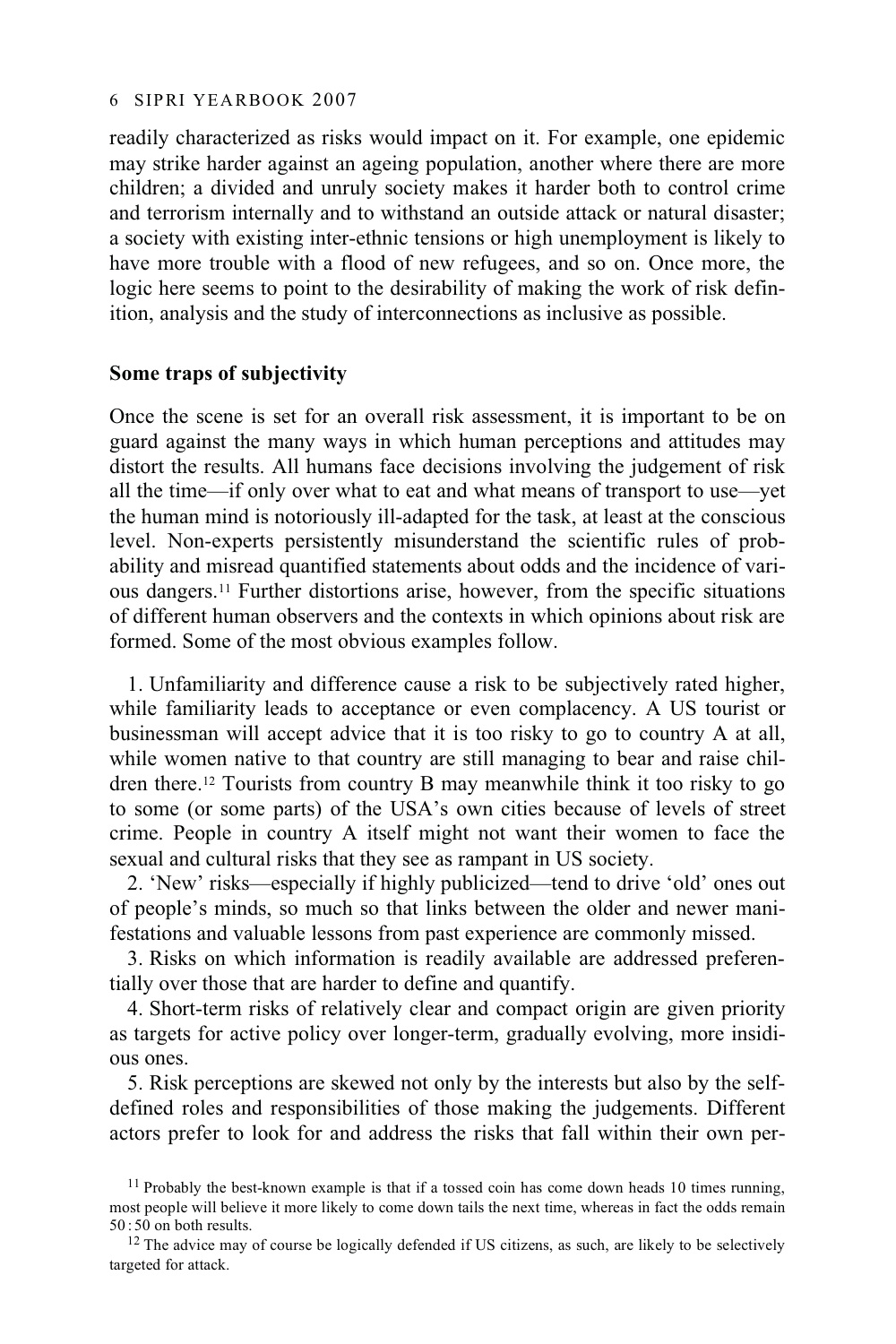ceived competences, duties and capabilities. Governments are entrusted with protecting their whole territory and population and possess special powers, ranging from making war to passing binding laws, to do so. Thus, they will naturally be drawn towards risks of definable human origin where there is a target to attack or to negotiate with. They may easily be tempted to use their strongest attribute—military power—for the purpose.13 Companies that feel primarily responsible for their own operations, profits, suppliers and markets are most interested in risks arising in and directly impacting on the related economic fields, so that, for example, damage to their corporate image, punitive lawsuits or inadequate insurance may come higher on their list of risks than terrorist attack, even if they are constantly exposed to the latter.14 Citizens, and the civil society groups that represent them, may meanwhile see wrong actions and misuse of power by both government and business—not least when carried out in the name of risk management—as risks they need to mobilize against.

Section IV returns to how these subjectively determined views of risk shape patterns of response. One last complication should be noted here, however: the different degrees to which different human risk perceptions may become combined or interact. Much of the dialogue between the developed states of the North and the less-developed states of the South is about the efforts of the states of the South to make the North recognize and help with their greater exposure to a range of more consistently destructive risk factors. A powerful state (or multi-state organization) can impose its subjectively generated perceptions of threat and priorities on many others who, perhaps, do not objectively share the given problem let alone the same inherent preferences for dealing with it. Similiarly, within a country government is normally well placed to impose its own characteristic risk vision on business and society, but it also happens that a business lobby or citizen's movement can impel government to give a higher priority to some risks than it would otherwise have done (for better or worse). All that said, problems arise far more often from the failure of different states and groupings to share and compare their visions, or of governments to discuss these matters with their own business constituencies and with civil society representatives.15

<sup>&</sup>lt;sup>13</sup> This attitude may be encouraged by the discourse recently prevailing in the field of conflict management that emphasizes the importance of restoring the central authority's 'monopoly of force'. This doctrine might be less prone to misunderstanding and abuse if it were always stressed that good governance is needed to legitimize the state monopoly, and that less use of force rather than more is usually one of the ways a 'good' government is identified.

<sup>&</sup>lt;sup>14</sup> Ilmonen, U., 'Survival planning for business: a view from Nokia', eds A. J. K. Bailes and I. Frommelt, SIPRI, *Business and Security: Public–Private Sector Relationships in a New Security Environment*

<sup>&</sup>lt;sup>15</sup> Governments addressing themselves to functional aspects of security, such as protecting critical infrastructure or stockpiling drugs, can hardly avoid working with the private sector. However, if such consultation is limited to only a few fields, it merely aggravates the problem of achieving consistency and optimal resource use across the whole field of risk assessment and response.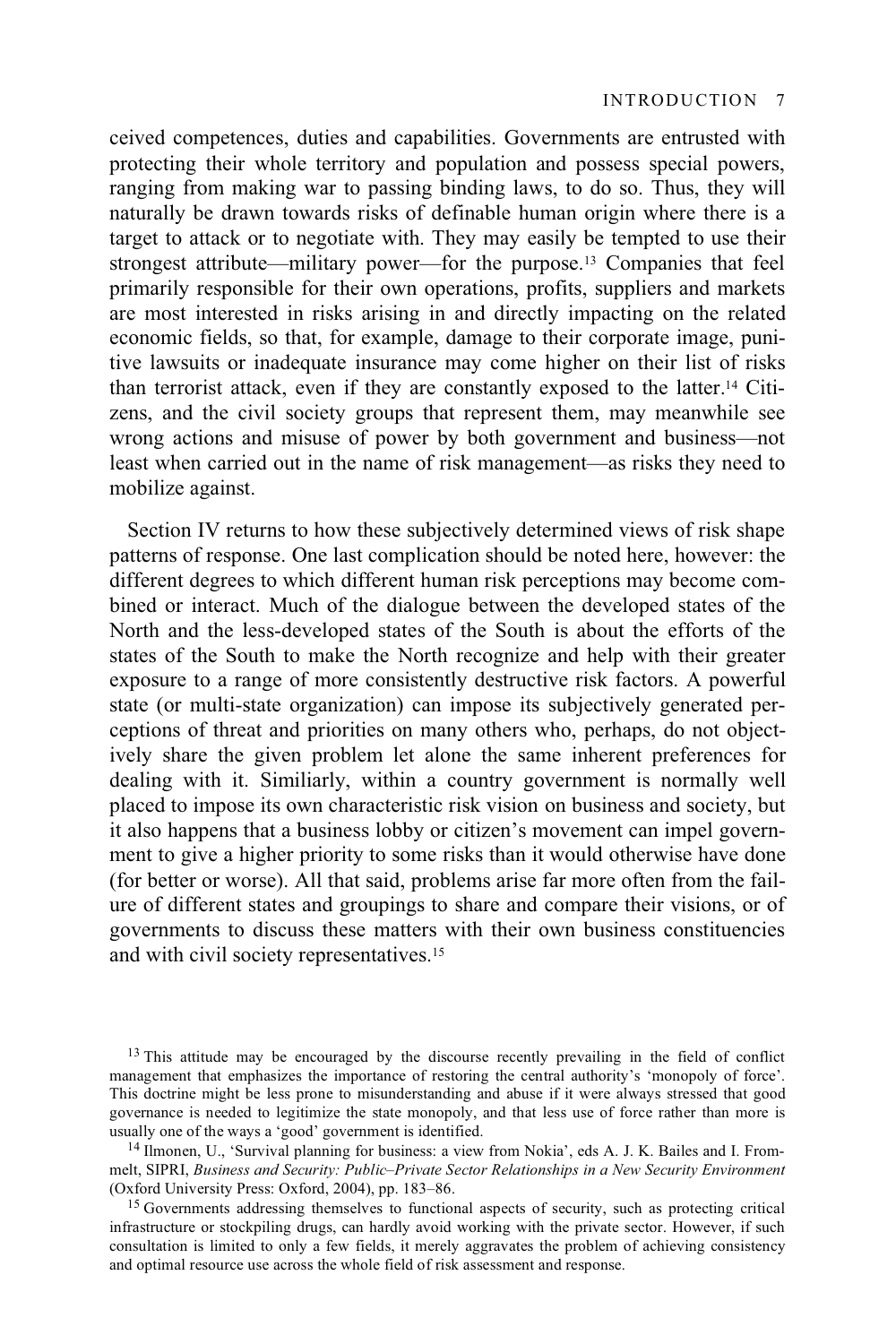#### **Methodological complications**

Any attempt to assess and prioritize risks more objectively must return to the mundane questions of what is being measured, in what setting, from whose perspective and to what end. The very semantics of the word 'risk' associate it—more so than 'threat'—with notions of incidence and probability. A high risk of phenomenon X is most naturally understood as an increased likelihood that X will happen in a given environment or during a given period. For the purposes of security analysis, however, it is not just frequency or likelihood that is relevant. It may actually be easier for people to adjust to a harmful phenomenon (below the level of mass destruction) that recurs often in a given environment and for government to anticipate and handle that phenomenon in a resource-efficient way. If the aim of analysis is not just to catalogue risks but to improve the quality of policy response, it is equally important to be able to assess the relative gravity of the impact of different events—including their secondary effects—and to judge correctly how far a public policy response is feasible and efficient. When making such judgements, the kind of question to ask is whether human authorities can hope to anticipate, prevent or palliate the eventuation of the risk, or whether thay can only demonstrate their effectiveness in clearing up afterwards. Assessing the factor of connectivity is also very important for policy choices: a type of event that can be triggered by several different causes and that, in turn, can trigger multiple problems in other dimensions should prima facie attract more attention and resources than one that stands alone, however much damage it does at the time.16

Where or in what context the risk is being measured is a point that needs reflection. Commercial risk-assessment services, used notably by private business, have now become very sophisticated but still typically take a country-bycountry approach that lends itself to portrayal in maps. The indicators measured can range from individual exposure to disease, street crime, kidnapping and so on, to systemic levels of political risk (including armed conflict but also the risk of sudden dispossession by the government) and economic risk (including such basic features of the economy as currency stability or security of supply but also human factors like the adequacy of regulation, policy stability and the degree of corruption). These are tools that are well matched to customers that have to choose between one country and another, be it a business deciding where to trade, a newspaper deciding where to send reporters or a tourist deciding where to travel. However, most such consumers are not the same as those who carry responsibility (in any sense) either for the creation of risks or for the response to them. The government of the country in question, its neighbours and other states or institutions that have an interest or duty to

<sup>&</sup>lt;sup>16</sup> This reasoning led a major multifunctional study commissioned in 1991 by the Government of Switzerland to identify a widespread and sustained electricity blackout as the single greatest danger facing the country. Comprehensive Risk Analysis Switzerland, 'Comprehensive Risk Analysis Switzerland (1991–1999)', Swiss Federal Institute of Technology, Zurich, 1999, URL <http://www.crn.ethz.ch/ projects/ComprehensiveRiskAnalysis1999.cfm>. See also Braun, H., 'The non-military threat spectrum', *SIPRI Yearbook 2003* (note 5), pp. 33–43.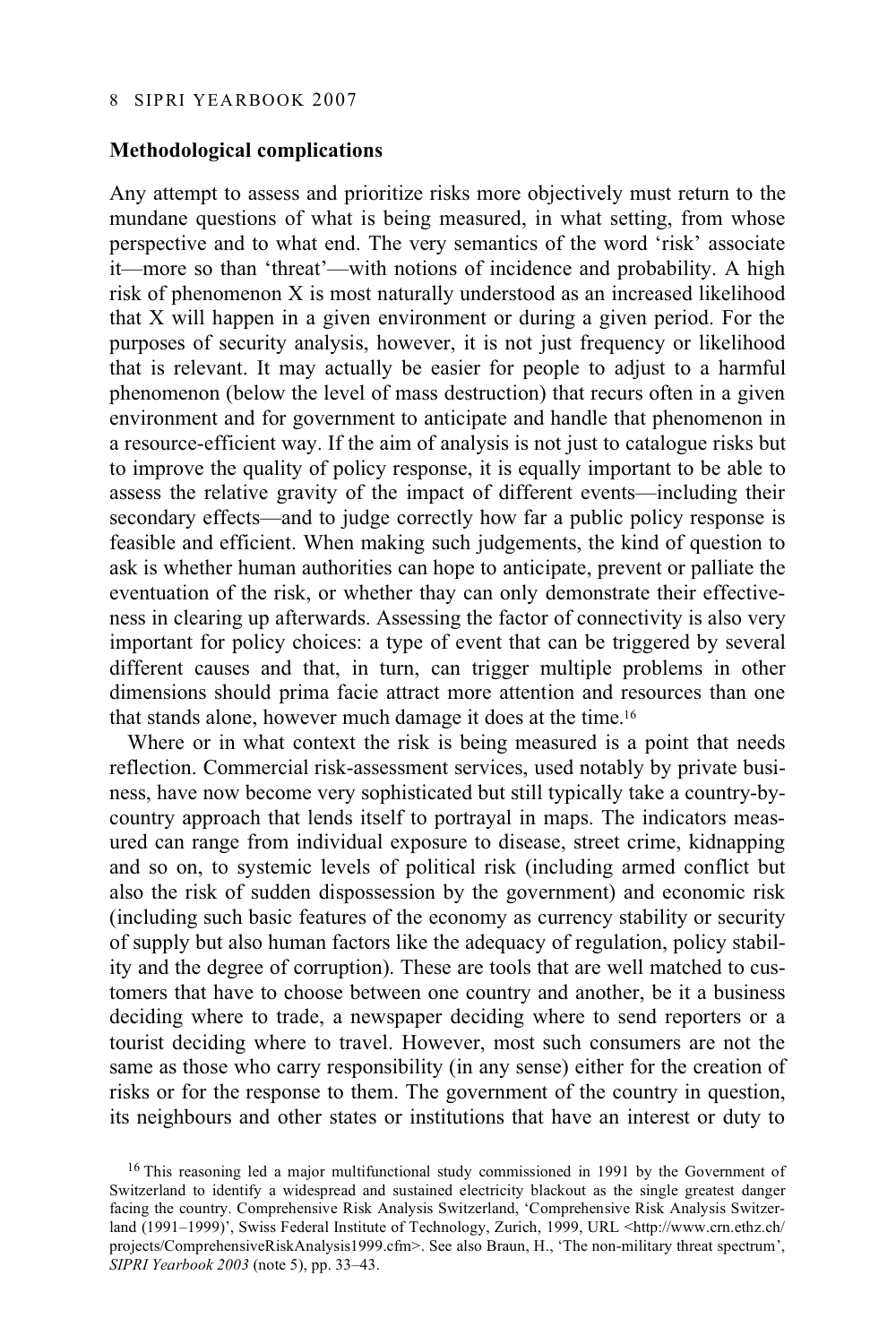influence conditions there need analysis that tells them much more about both the causation and the consequences of each major risk factor. Neither of these can easily be confined to the limits of a single state.

This is easy to see in the context of transnational threats and natural challenges, ranging from the operations of global terrorist networks to the spread of epidemics, but it is also true of many intra-state conflicts and even of single policy acts. To take a topical example, it may have seemed natural for a professional risk consultant drawing up a risk map of the world to inscribe the 'risk' of North Korea's testing a nuclear device on North Korea itself. However, the factors that determined the timing of the test doubtless included various features of North Korea's relations with outside players, while the constituencies affected by the test ranged from those in nearby Seoul, Tokyo and Beijing all the way to Canberra, Washington and New York. For people on the streets of Pyongyang, however, the test itself was not a 'risk' in any direct sense, although the consequences of international reactions to it might well be.17 Again, a map that shows how likely conflict is to break out in country X in the near future cannot answer the other very important questions of which other countries (and non-state actors) may have an interest in starting or stopping the conflict and how likely it is to lead to some form of national, multinational or institutional intervention.

On this showing, country-by-country risk measurement needs to be supplemented by something else in order to capture many of the dynamics relevant for successful forecasting and anticipation, or for determining policy priorities and responses. Larger maps that demonstrate intra- and interregional flows and influences are already used to present single-dimension challenges like the spead of HIV/AIDS, the spread of avian influenza, the estimated impact of climate change, terrorist networks, drug-smuggling routes, and so on. Other security-related phenomena (such as linkages and overspills between different conflicts, flows of armaments and other conflict commodities), certain economic interactions (including energy and investment flows) and some human ones (like migration, outsourcing or the flow of remittances from migrant workers) could all be pictured in the same way. Whether separately or combined, the pattern they formed could inform risk estimates by drawing attention to critical nodes, cases of high dependency, rapid shifts in relationships and suchlike. To arrive at a regional or a global equivalent of national risk mapping, it would be desirable not only to integrate as many of these different factors as possible but to begin to sketch the interplay between them. For policymakers who seek (just as at the national level) some sense of the impact of risk, however, another dimension would still need to be added: the vulnerability of the global system and the international human community to a particular risk or set of risks. This, in turn, demands an assessment of international society's capacity to respond (actively or by absorbing the losses) and an opinion on whether such responses would in real life be rational or would tend to make things worse.

<sup>&</sup>lt;sup>17</sup> See chapter 12 and appendix 12B in this volume.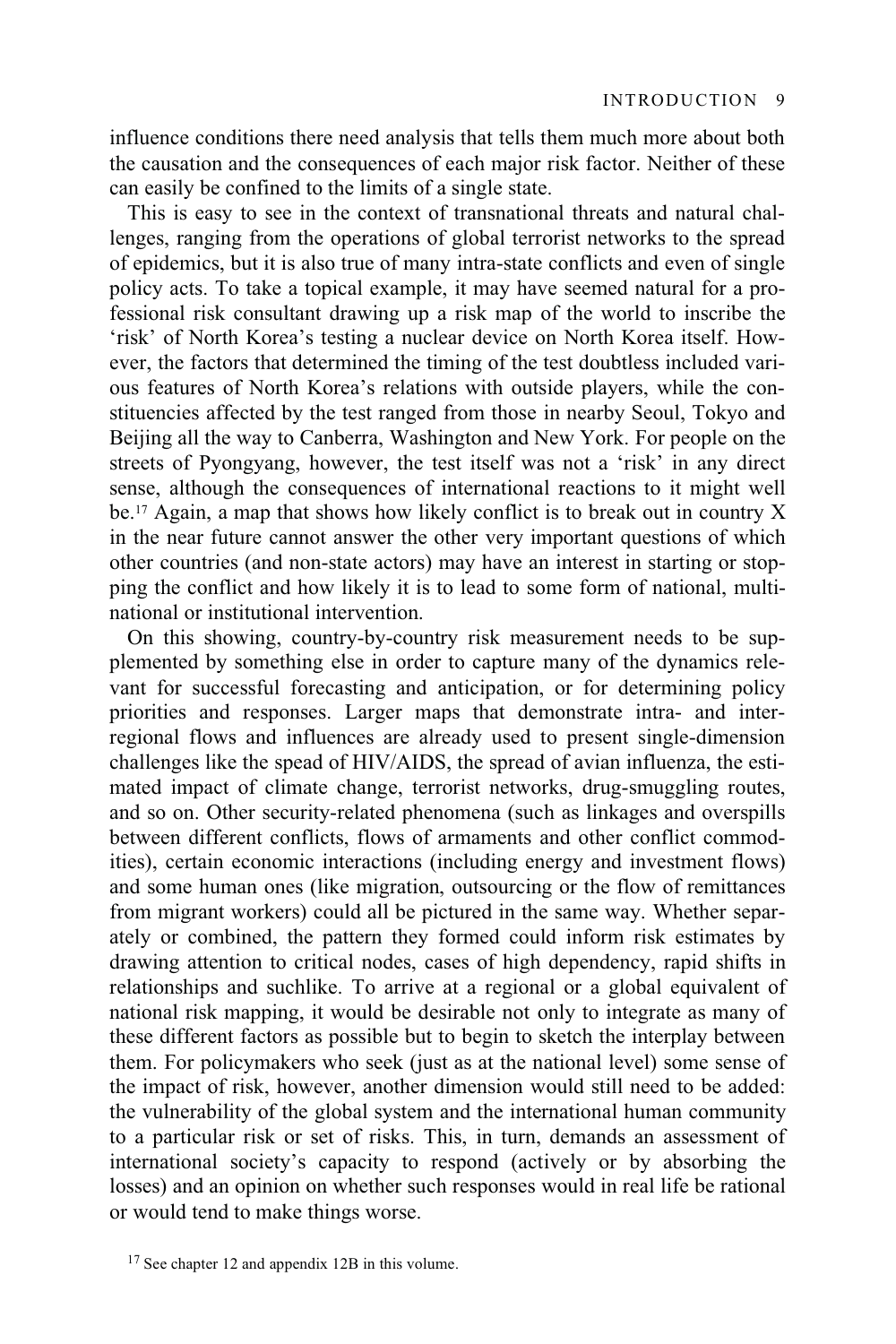If the terminology used here is a little reminiscent of discussions about the international monetary system, this is a useful reminder that economic analysts (both governmental and business-based) have to make similar judgements about a highly connective and interdependent global scene. It would be an interesting exercise to compare and, where possible, combine the techniques of risk assessment and management used in business and other economic contexts with those being developed by governments and multilateral organizations in the context of multifunctional security. The differences in goals and cultures of the two approaches are precisely what make the attempt worthwhile. The dispassionate qualities of a good private-sector assessment of security risk, which prosaically calculates probabilities and costs rather than labelling perpetrators as 'evil' or their acts as 'shocking', may sometimes be a good corrective to public judgements swayed by the subjectivity mentioned above. Private-sector leaders would no doubt also want to urge politicians to take more seriously the security implications of issues that hit business first and foremost, such as overstretched insurance capacity or cyber-sabotage. Government for its part could point out to private actors the many ways in which their own actions or oversights might aggravate risks and the need for them to cooperate positively with both official and social authorities to reduce the damage. Indeed, the more widely the definitions of a modern public security policy are drawn, the clearer it becomes that the private sector today is often the most exposed to functional and transnational risks and among the best placed to devise solutions. This in turn suggests the need for a blending of public and private risk analyses and response strategies, rather than one-sided imposition of a paradigm.18

### IV. The risks of risk management

This section returns to the challenges that exclusively concern public policymakers in the field of security, together with those who are consulted by such authorities or who seek to control them. It is argued, first, that a number of factors are combining to promote a more active or preventative approach to security risk by some of today's greatest powers and major institutions; but, second, that such behaviour can be counterproductive in at least three ways if pushed to extremes.

### **The temptation to act**

Any security risk that has origins or causes that are susceptible to human influence has the potential to be eliminated, reduced or contained through policy. As noted above, such action will almost invariably have costs, in cash and

 $18$  On the issues discussed in this passage see eds Bailes and Frommelt (note 14); and Bailes, A. J. K., 'Private sector, public security', eds A. Bryden and M. Caparini, Geneva Centre for the Democratic Control of Armed Forces (DCAF), *Private Actors and Security Governance* (Lit: Zurich, 2006), URL <http://www.dcaf.ch/publications/kms/details.cfm?id=25736>, pp. 41–63.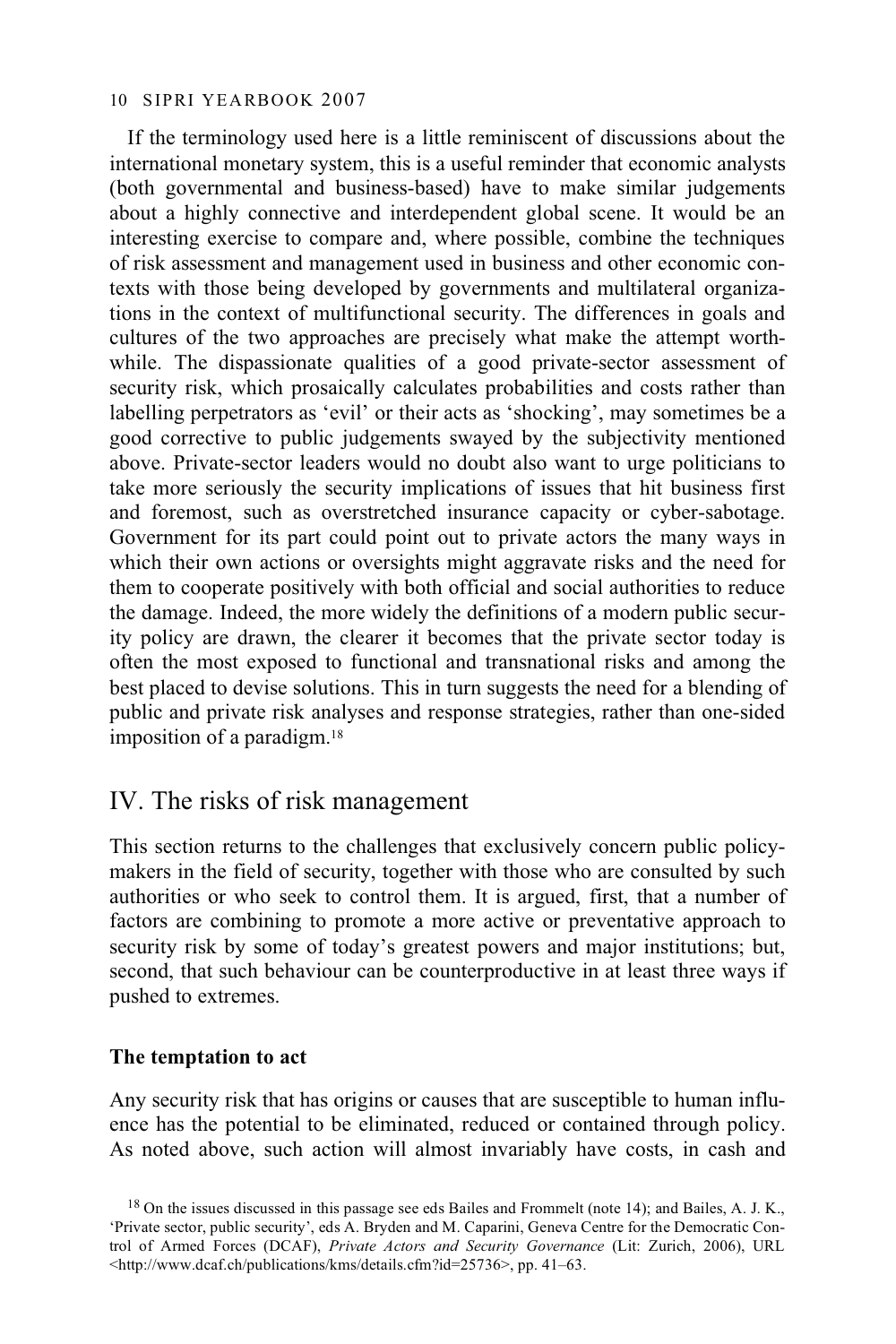other resources, including the cost of diverting resources from other potential uses. However, there are also risks involved in the very process of acting against risk. In the field of traditional, interstate security relations these 'process' risks can be categorized as: (*a*) retaliation by the object of the action, leading possibly to escalation; (*b*) retaliation by another party either supporting the attacked party or simply taking advantage of the occasion; (*c*) domestic risks such as popular objections leading to loss of political support and credibility or, in the extreme case, collapse of the responsible regime; and (*d*) what might be called the moral risk of breaking any relevant normative rules, which could also lead to a type of altruistic retaliation such as sanctions or even forceful intervention by the relevant international bodies.

These points apply *mutatis mutandis* not just to military actions but to other, for example economic, tools used with coercive intent. Although the picture they present is complex, state authorities have long experience of calculating process risks and are familiar with the most obvious secondary choices that may be made in order to minimize them. These include: (*a*) seeking first to overcome the problem cooperatively (e.g. with a non-aggression pact or arms control agreement); (*b*) solving it in a way that avoids or reduces the risk of direct confrontation (examples range from deterrent military postures, through negotiated confidence-building measures, to buying off the opponent or diverting its attention towards another target); (*c*) acquiring allies or creating mutual support groupings to share the liability; and (*d*) seeking prior approval from a higher authority such as the United Nations, or even getting that body to tackle the target itself. Last but not least, in cases where the risk concerned does not jeopardize either the community's or the government's own survival, the calculation of these process risks may produce a rational decision to do nothing or to engage only in preparations designed to cushion the eventual impact.

The challenge for today's policymakers could be defined as the need to extend and adapt this traditional wisdom to the altered, and generally much wider, range of risks that are within the scope of security policy today. New scope for miscalculation exists even in relation to threats of the more familiar interstate type. For a start, the motive to address residual risks actively, and to use more ambitious (pre-emptive) policies, has been strengthened by the removal of the very large risks of retaliation and escalation inherent in the East–West stand-off of cold war times. The means to act are available in abundance, most obviously to the USA as the only remaining military superpower, but also to all the other states that have chosen not to cut their defence effort in proportion to the drop in proximate military threats.<sup>19</sup>

As to the four types of process risks, the USA no longer has reason to fear retaliation by any power of its own size, nor to expect that any of the larger powers would intervene to protect its likely targets, nor that anyone would dream of exploiting the overseas deployment of US troops to venture a mili-

<sup>&</sup>lt;sup>19</sup> World military expenditure in 2006 was \$1.2 trillion, which is just below its real value at the height of the cold war. The USA accounted for 46% of this total spending. See chapter 8 in this volume.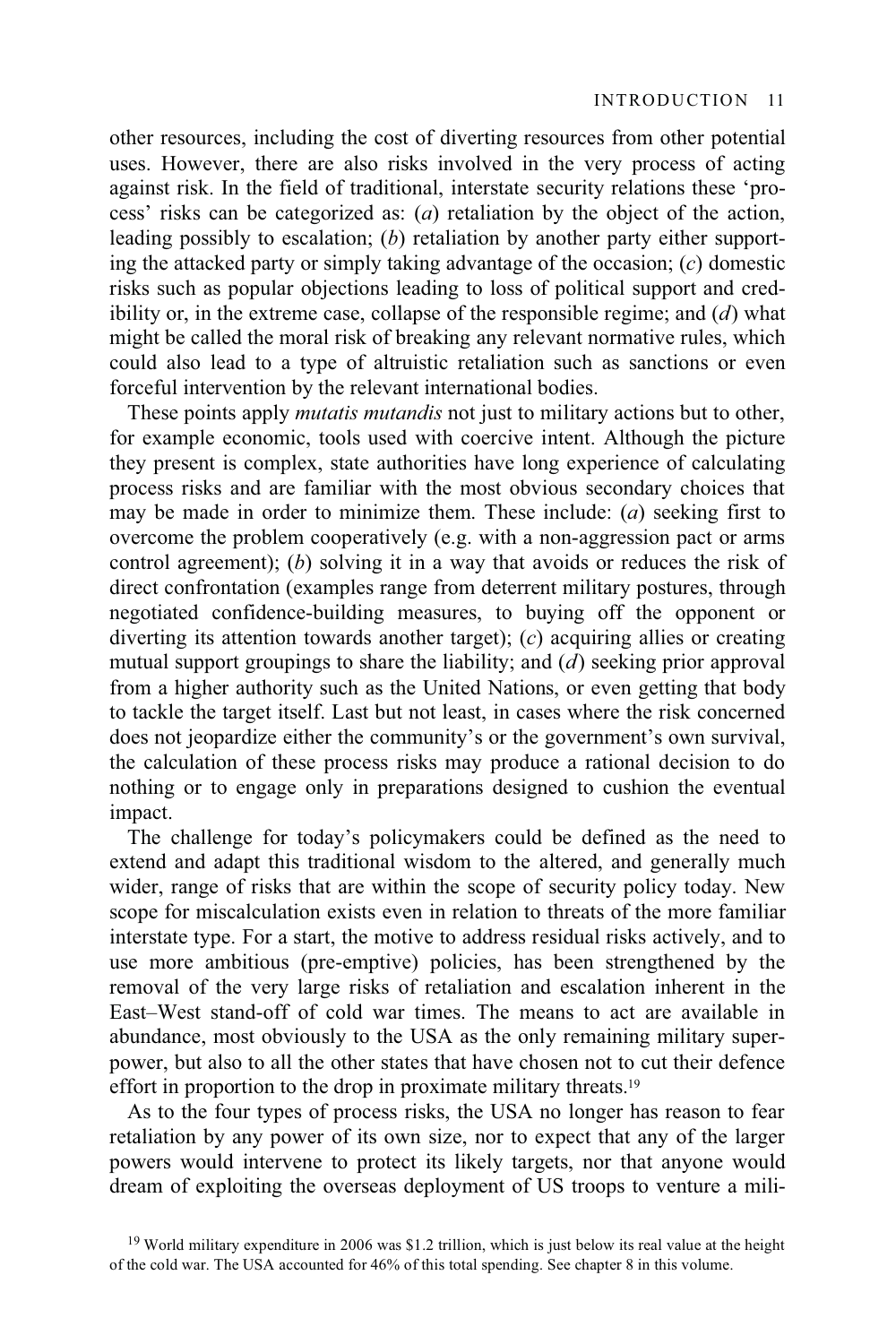tary attack on the homeland.20 The kind of retaliation that might, nonetheless, be expected from different potential US military targets is harder to assess than it was in the case of the Soviet Union because intelligence on them is more scarce, cultural interpretation is harder and their own policies are sometimes inherently unpredictable. The circumstances of the early 21st century have kept the risk of domestic retaliation relatively low for both the US and the Russian administrations. Finally, the policy of the two US Administrations of President George W. Bush has been to downgrade, at both theoretical and practical levels, the importance—and even the legitimacy—of international rules and institutions that might attach moral risk to pre-emptive action.

All these factors could have been expected to generate a more adventurous anti-risk strategy both by the USA and by other powers making similar calculations (e.g. Israel), even in the absence of the terrorist attacks of 11 September 2001. They have, however, also opened the way for many developments that are more widely welcomed by world opinion, such as the proliferation of international peace missions of all kinds; the freedom for NATO to engage itself militarily in Afghanistan; the openings for the EU to develop itself as an intervening power, even in such sensitive locations as the Palestinian territories; and the decisions of the UN World Summit of September 2005 to adopt principles that underpin humanitarian intervention in cases such as genocide.<sup>21</sup> The relaxation of cold war disciplines has allowed former adversaries to accede to what used to be an enemy institution or to work together in ad hoc peace deployments, as in the Western Balkans.22 The same picture is seen in the building of institutions and action networks to tackle new shared functional threats, sometimes through novel uses of military assets.23 The fact that so many states have been able to face and overcome the risks involved in transition to a democratic mode of governance in the past 15 years can be traced back in large part to the same strategic shifts, and to their impact on both global diplomacy and global economics. If, therefore, blame needs to be attributed for recent cases of apparently excessive activism linked with false risk calculation, the answer may best be sought in the combination of major changes in realpolitik with new and urgent demands for response to other categories of human risk—including the 'new threats' of terrorism and WMD proliferation—for which recent history offers no single tried and tested model.

Notoriously, part of the USA's stated justification for its 'global war on terrorism' is the principle that one can neither negotiate with terrorists nor

 $^{20}$  The same could be said of China or Russia, unless they were to attack the USA itself or one of its allies.

 $21$  See note 9.

<sup>&</sup>lt;sup>22</sup> Examples of accession to formerly enemy institutions are the entries of Cambodia and Viet Nam to the Association of South East Asian Nations (ASEAN), 10 Central European countries to NATO in 1999–2004 and 8 Central European countries to the EU in 2004. For the current membership of these bodies see the glossary in this volume. Russian troops were deployed in conjunction with NATO forces in Bosnia and Herzegovina and Kosovo during the 1990s.<br><sup>23</sup> E.g. the Proliferation Security Initiative was set up in 2003 to tackle the unlawful transfer of

WMD-related consignments by sea. See e.g. Ahlström, C., 'The Proliferation Security Initiative: international law aspects of the Statement of Interdiction Principles', *SIPRI Yearbook 2005* (note 4), pp. 741–67.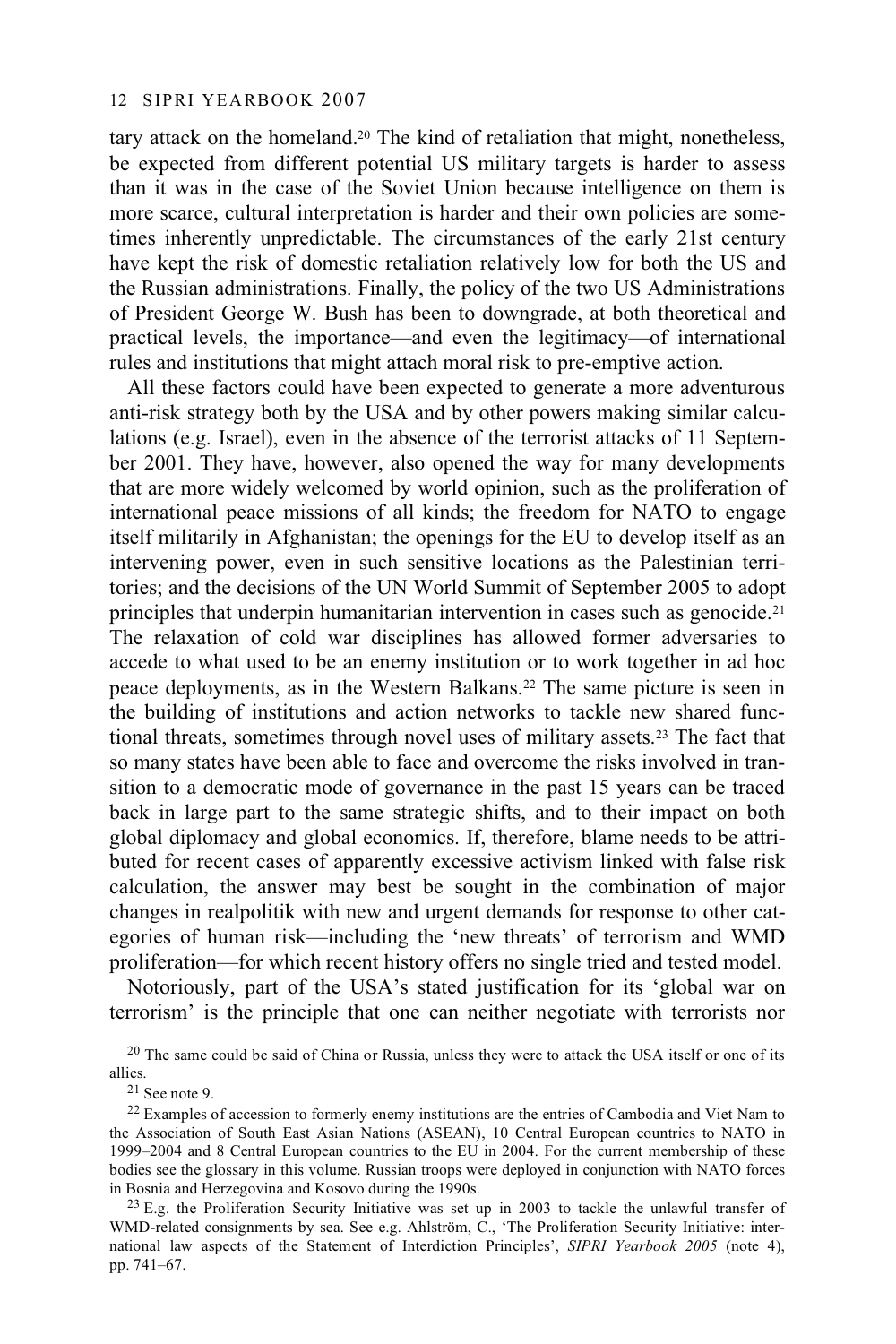deter them by the traditional interstate means. The current US Administration has also applied this principle to its dealings with states potentially engaged in nuclear proliferation. It maintains that negotiation with such states (at least, in bilateral form) is neither morally acceptable nor productive, while the methods of deterrence and containment are too slow and uncertain. The discarding of these familiar policy tools has left the USA with the main options of 'hardening' itself as a target (with missile defences, controls on immigrant and nonimmigrant entry, and various counterterrorist measures at home) and of forcefully and actively intervening against the supposed sources of danger abroad. The actual costs and risks that are associated with the choices are addressed in the next subsection. At this point, it may be suggested that the USA's most fateful steps overall have been  $(a)$  to favour traditional military power in its policy against new threats and (*b*) to assume that the same risk calculus attaches to it as to the tackling of states and other geographically based adversaries in post-cold war conditions, as described above. Not only is military coercion an approach of limited value for eliminating terrorism as such, but when used against targets defined by an anti-terrorist or anti-proliferation logic it has turned out to be more prone to evoke retaliation and less likely to be rewarded or at least tolerated by the relevant domestic and international constituencies than could be expected in the case of other bilateral interventions and peace missions (whether legally mandated or not).<sup>24</sup>

A more open but intriguing question is how far the USA's and other powers' thinking about active and coercive approaches to risk has been influenced by the integration of other risks of non-intentional or non-human origin into the officially recognized security spectrum. Destructive forces such as epidemic disease or natural calamities cannot be negotiated with; unintentional human errors cannot be deterred; and even some types of intentional human behaviour that affect international security relations—such as mass migration—or internal social viability—such as having more or fewer children than the authorities recommend—can only be influenced with a rather narrow and uncertain range of means. Moreover, in none of these areas does strong corrective intervention carry much risk of retaliation as such; and if it misfires or rebounds in other ways, people are less likely to condemn the government for failure than in the case of miscalculations against 'manageable' human opponents. The chance that an active policy of risk elimination or reduction in these fields will run into international legal obstacles or moral prohibitions is relatively low, although it is perhaps highest in the fields of migration and population control. Overall, therefore, it may be posited that these new dimensions of security have helped to steer many governments' preferences towards a type of response that places relative emphasis on prevention or preemption—even if the means chosen for it are often 'peaceful' and internation-

<sup>&</sup>lt;sup>24</sup> For this purpose, contrast the scale of repercussions created by the invasion of Iraq with those of US military actions since the end of the cold war in Panama (1989), the 1991 Gulf War, its handling of peace missions in Somalia, etc. The new ambition and scale of the US action in Afghanistan and Iraq also helps to explain why the international fallout has been greater than in earlier terrorist-related actions such as bombings carried out against targets in Libya in 1986, Sudan in 1998 and Yemen in 2002.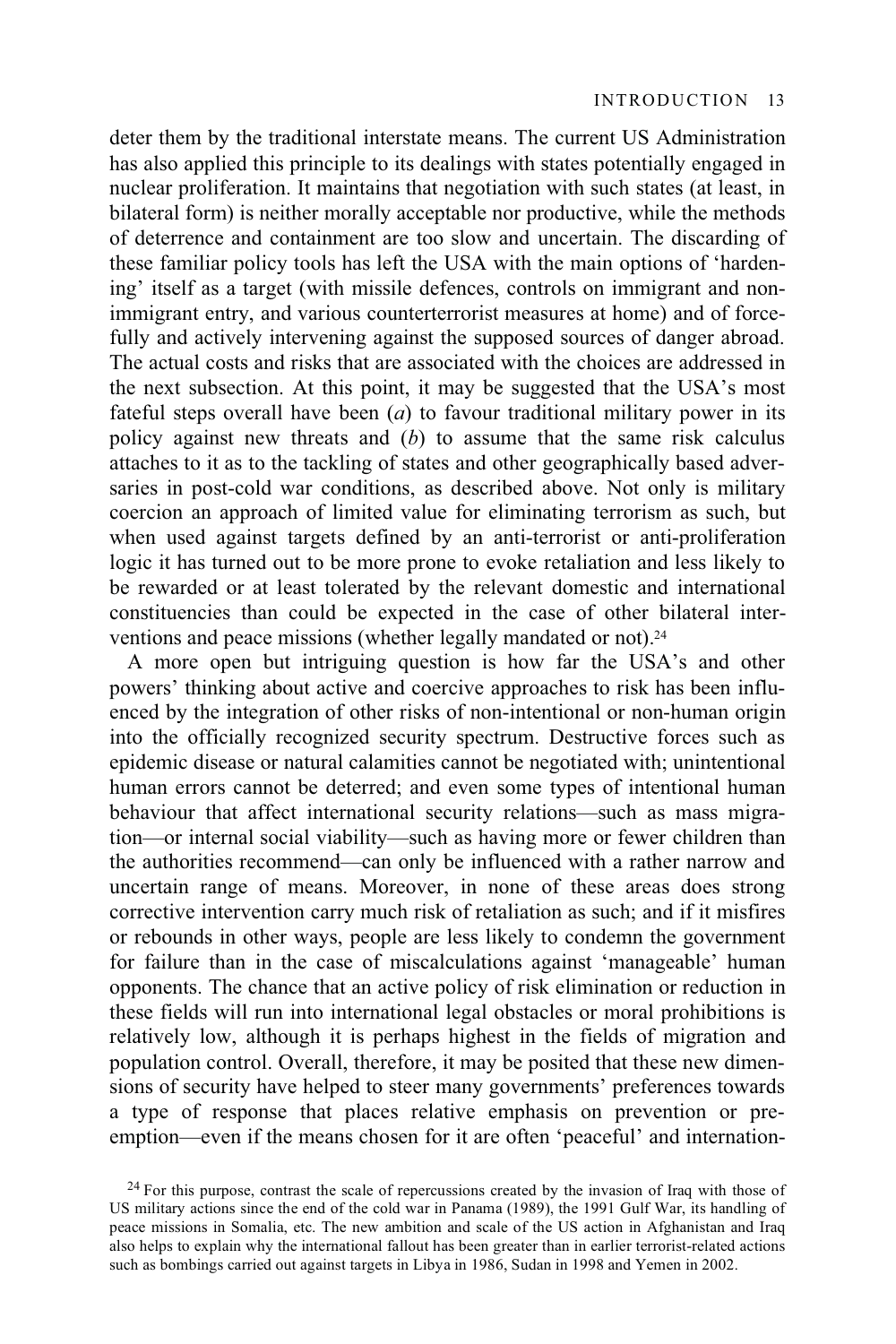ally cooperative ones—and where the rest of the policy arsenal is reduced to measures for improved resistance and for damage limitation. It is tempting to speculate on how far this model may have influenced paradigms of antiterrorist policy and, in particular, may have discouraged recourse to the tools of discussion and negotiation (with the basis of human understanding that they require), even among states that do not favour the use of military force for the purpose.

At any rate, consideration of current responses to human security risks serves to underline yet again the variety and subjectivity of national judgements both on the severity of risk and on the merits of specific responses. China has been criticized for setting the risks of loss of face and foreign intrusion above those of spread of infection in the early stages of its response to the SARS crisis of 2003 and possibly to the more recent avian influenza threat.25 In Russia, concerns in certain quarters about military and scientific confidentiality have sometimes hampered acceptance of international help to reduce risks from leftover and unwanted nuclear, biological and chemical materials.26 The USA's policy on the global risk of fast population growth is conditioned, in a way that few of its Western partners' policies are, by perceived risks to the sanctity of human life.27 Conversely, European countries (and many others) have been prepared to accept significant new constraints and short-term sacrifices to help control global warming, while the US authorities both dispute the scale of this risk and reject the economic costs that they associate with the currently available countermeasures. Such examples underline that it is not so much the idea of preventing, pre-empting or eliminating risk as such that has divided the world so sharply in recent years, but rather the question of priorities and of suitable cases, rules and instruments for its application.

#### **Counterproductive approaches**

Another important question for analysis is 'what works?' This final subsection looks at a range of ways in which active approaches to countering risk may do more harm than good, for those who embark on them and for the global system at large.

 $^{25}$  Njuguna, J. T., 'The SARS epidemic: the control of infectious diseases and biological weapon threats', *SIPRI Yearbook 2004: Armaments, Disarmament and International Security* (Oxford University Press: Oxford, 2004), pp. 697–712.

<sup>&</sup>lt;sup>26</sup> See Anthony, I., *Reducing Threats at the Source: A European Perspective on Cooperative Threat Reduction*, SIPRI Research Report no. 19 (Oxford University Press: Oxford, 2003). Russia's persistent cover-up of its cold war biological weapon research and production programmes and of the scale of the leftover hazards is perhaps the single most glaring and dangerous example. See e.g. Hagelin, B. et al., 'Transparency in the arms life cycle', *SIPRI Yearbook 2006* (note 7), pp. 253–54.

<sup>&</sup>lt;sup>27</sup> Population growth was identified as a risk to US national security in a 1974 National Security Council report. US National Security Council, 'Implications of worldwide population growth for U.S. security and overseas interests', National Security Study Memorandum no. 200, Washington, DC, 10 Dec. 1974. Since the 1980s US administrations have adapted the 1974 policy according to their different views on birth control and abortion.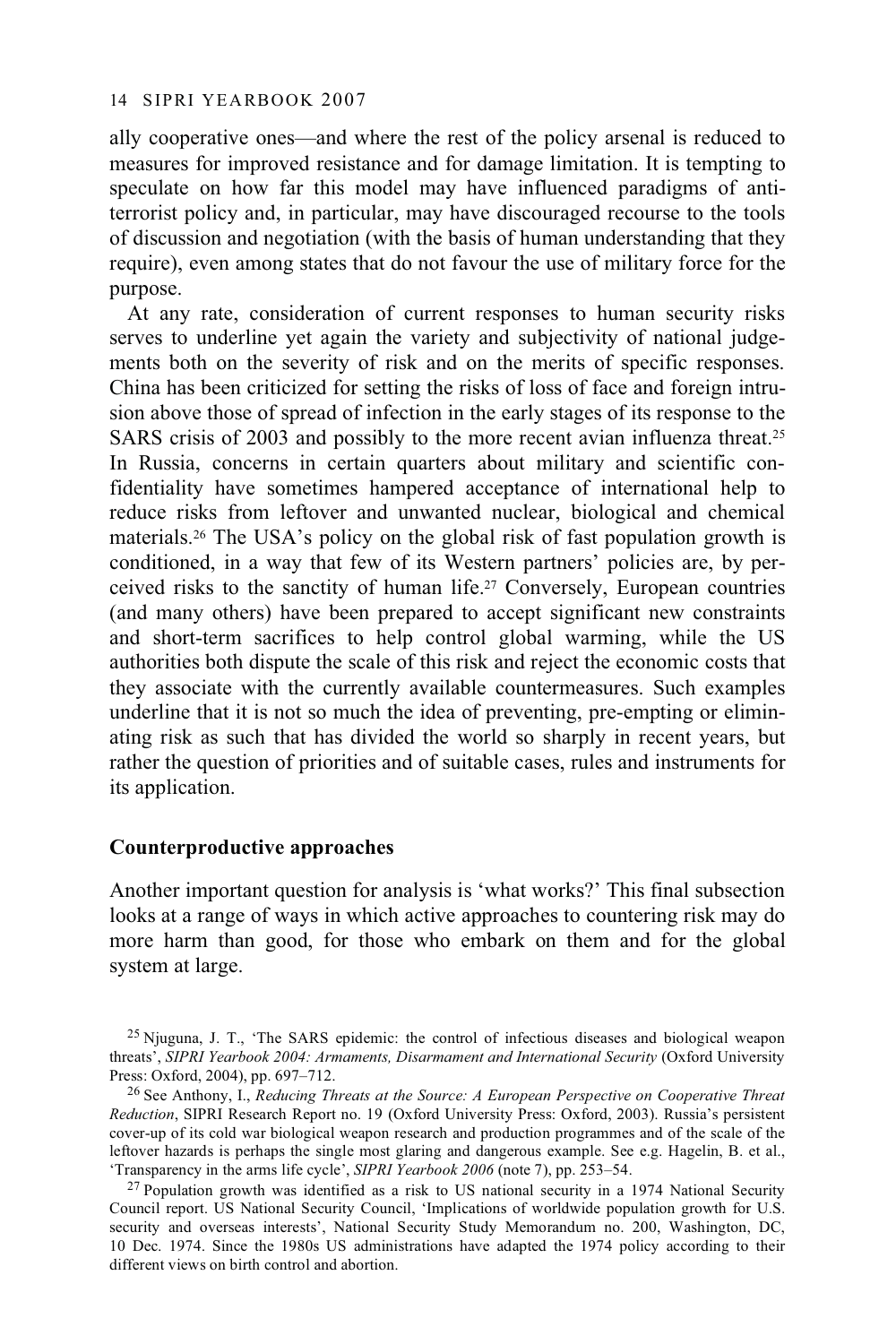First, what could be called the traditional varieties of backlash, familiar from earlier experience of interstate conflict, are still extant and often defy prediction, even when the power taking action is apparently much stronger than the target. Thus, President Saddam Hussein's forces collapsed surprisingly fast in Iraq in 2003 but the Taliban have proved to be much tougher than expected in Afghanistan, like the North Vietnamese in the past or the Chechens. Second, a risk that has apparently been eliminated can reappear in another place or in a different form. Iraq exhibits many varieties of this, from Baathists turning to terrorism after their military defeat, to other types of terrorist moving from their (possibly threatened) home territories to Iraq, and the insurgency resuming in new places after US troops believe they have gained control of some of its strongholds. Interveners are not immune from such problems even when acting altruistically, as shown by the number of cases of would-be conflict resolution where violence has broken out in new areas or contexts after a peace settlement was agreed and seemed to have been successful.<sup>28</sup> There are also examples in fields not involving armed violence, such as the ability of terrorists, criminals and smugglers to find new avenues for their financing, procurement and movement after others are blocked, or the opportunistic spread of new diseases in populations that have eliminated—but also lost their resistance to—older ones.

Retaliation by a protective power or other third party against the state or states taking the action remains rather rare but may be detected in new forms involving non-traditional actors: as when terrorists step up their violence in response to actions that they disapprove of against populations elsewhere or when Iran aggravates the West's problems by supporting Hezbollah and Hamas. It has been argued more broadly that the US-led coalition's action in Iraq, far from breaking up the so-called Axis of Evil, has actually encouraged previously unrelated terrorist groups to establish new links under the brand name of al-Qaeda.29 In the diplomatic sphere, China has been observed systematically making new friends (principally through oil contracts) with countries that have fallen under US disfavour, such as Guatemala, Iran and Venezuela.30

Domestic backlash is still a real risk for most countries, as the former government of Spain found to its cost when it lost the 2004 elections as a result of its response to the Madrid bombings of 11 March 2004, coming on top of its high-risk decision to send troops to Iraq. Most other European governments which joined the US-led coalition have since paid some price, electorally or in opinion ratings, despite the fact that they were often acting on

 $^{28}$  Sudan is a well-known case. For this and other examples see Dwan, R. and Holmqvist, C., 'Major armed conflicts', *SIPRI Yearbook 2005* (note 4), pp. 83–120. 29 US Department of State, Office of the Coordinator for Counterterrorism, *Country Reports on* 

*Terrorism 2005* (US Department of State: Washington, DC, Apr. 2006), URL <http://www.state.gov/s/ ct/rls/crt/c17689.htm>, pp. 11–15.<br> $30$  See chapter 6 in this volume.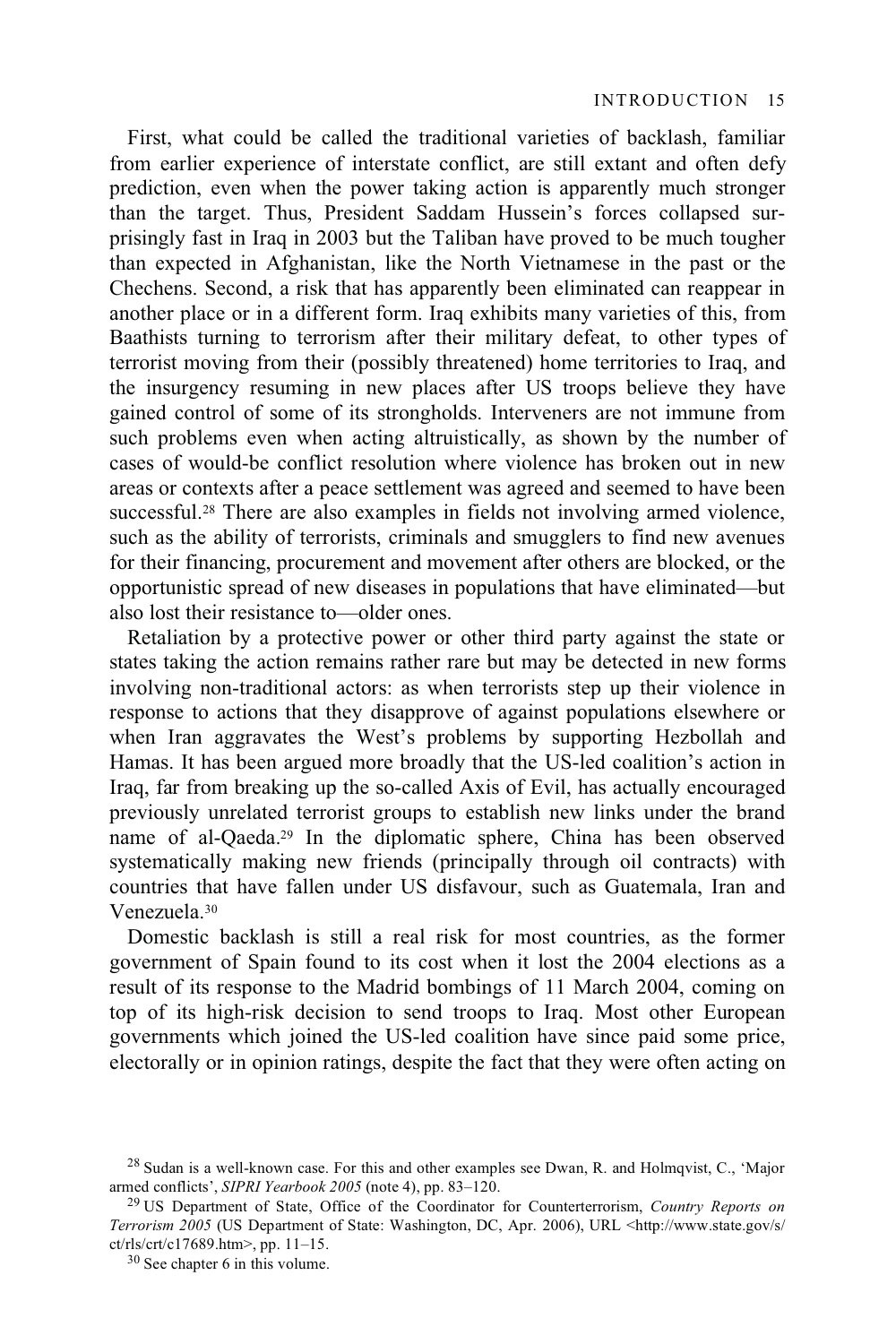a quite sophisticated multiple risk analysis.31 The US President himself managed to win re-election in 2004 but has seen his approval ratings wane in the second term and the opposition Democratic Party seize control of the Congress in the November 2006 mid-term elections. The USA has had to pay a higher than expected human and budgetary price for the Afghanistan and Iraq interventions and homeland security, in turn leading to various new exposures and uncertainties on the national and global economic front. Last but not least, the continued relevance of what is defined above as moral risk has been made abundantly clear in the Iraqi case. The US Administration's policies have reduced trust in and support of, and raised the level of antipathy towards, the USA in all world regions and have seriously strained—if not yet broken communities like NATO that were designed precisely for shared risk management.32 Some US policymakers, at their most extreme, have attempted to define this type of risk out of existence by categorizing alliances and international rules as handicaps. However, this approach has demonstrated its futility on every occasion since 11 September 2001 when the USA has needed the help of allies and international organizations or, indeed, has been driven to create new rule-based constructs in the service of its chosen policy towards 'new' threats 33

There are two further dimensions, however, that may be added to the risk calculus and that perhaps particularly deserve to be in present globalized conditions: one concerns the rationality of transferring or displacing risk and the other the failure to adapt analysis of the reflexive nature of risk to state policy.

In models of confrontation involving states, or the use of traditional force against new actors, successfully reducing the risks for one party almost invariably means creating more risks for others. The cold war strategies of deterrence (such as mutual assured destruction and flexible response) deliberately set out to create a sense of risk, fear and uncertainty on the other side in order to reduce the probability of an attack. US leaders since 2001 have also often used the language of 'making the world unsafe' for their opponents, of inducing 'shock and awe' among them and so on. This represents a kind of zero-sum approach to the distribution of risk, just as there is a traditional zerosum philosophy of security.

This approach is not inherently wrong. Generally accepted policies for reducing everyday risk in societies also entail deliberately raising the level of

 $^{33}$  Examples include the USA's attempts in 2004–2005 to obtain assistance from NATO as an institution in Iraq; the need for a new UN resolution to legalize the occupation of Iraq after Apr. 2003; the USA's reliance on the EU for cooperation in travel security and immigration control; the multilateral frameworks that the USA has participated in for the attempted solution of nuclear proliferation problems in Iran and North Korea; and the USA's initiatives in the International Maritime Organization for new maritime security rules and in the UN itself for Security Council Resolution 1373 on terrorist financing and Resolution 1540 on WMD. On Security Council Resolution 1540 see appendix 11A in this volume.

<sup>&</sup>lt;sup>31</sup> Their analyses attempted to address not just the direct threat from Saddam Hussein, but also the risk that abstention represented for bilateral and Europe-wide relations with the USA and the risk of how

 $32$  On antipathy towards the USA see Pew Research Center, 'America's image slips, but allies share U.S. concerns over Iran, Hamas', Pew Global Attitudes Project Report, Washington, DC, Sep. 2006, URL <http://pewglobal.org/reports/display.php?ReportID=252>.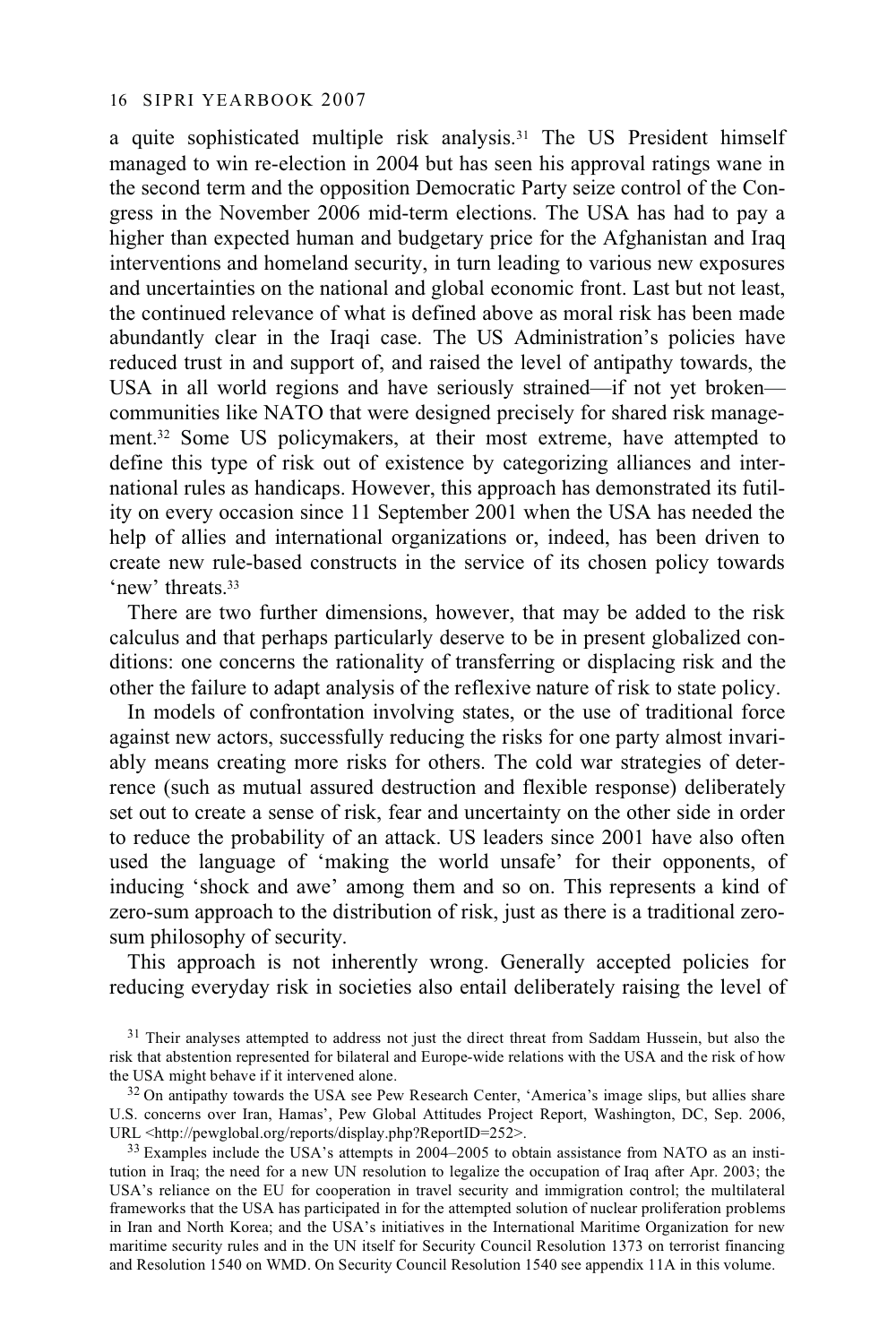risk for thieves, murderers, drug pedlars, speeding drivers, environmental polluters and others who contravene the laws of society. Finding a way to make life more difficult and dangerous for terrorists, while if possible avoiding the creation of martyrs, is a core challenge of anti-terrorist action. The new focus on post-conflict justice is largely driven by the need to make war crimes perilous for their perpetrators, not just for the victims.34 Nevertheless, modern security risks rarely have the simplicity of a 'High Noon' scenario where only the bad guy has to pay the price for the good guy's survival. There are two obvious ways in which the active combating of risks of human origin can end by spreading risk more widely—over and above the indirect variants of rebound, where all US citizens may, for example, face more hostility abroad because of a few leaders' actions.

The first way is the equivalent of collateral damage, where conditions become more risky for populations close to or associated with the target without themselves being to blame. This is the situation of Palestinians and Lebanese affected en masse by Israeli reprisals; of the constantly growing proportion of civilians who are consciously targeted, not just hit by side effects, in intra-state conflicts; or of ordinary citizens in many parts of Afghanistan and Iraq following the US-led interventions.35 Even leaving aside purely moral objections, anti-risk policies that create, as it were, such a large and nonfunctional surplus of risk must be open to question.

The second way is the displacement of risk, when a risk reappears in a new location after it has supposedly been eliminated. Cases are mentioned above where this takes the form of a new challenge for the original actor, but there are also many ways in which third parties can be affected by such displacement. If one country or province cracks down on illegal immigrants, they will look for other more porous borders. Terrorist groups that are rooted out from certain countries will settle in others that may be less vigilant and able to contain their activities. A ballistic missile shield that covers only certain European countries would leave others more exposed. Poland and the Baltic states see an oil pipeline that bypasses them in the interests of an assured supply from Russia to Germany as making their own energy security (or even their general security) more uncertain. Wastes that are not permitted to be buried in one country's soil or emptied into its waters will be exported to another country, possibly one that is less competent to store them safely. If countries that are able to produce effective anti-epidemic vaccines choose to hoard them for themselves, mortality in other countries will be higher.

As these last few cases should hint, displacing risk is not just morally questionable. In conditions of growing global interdependence it is always prone to rebound on the first actor sooner or later, even if in very indirect ways. This is particularly the case with action in spheres that are inherently transnational, such as terrorism, WMD proliferation, malfunctioning of the

<sup>&</sup>lt;sup>34</sup> Wiharta, S., 'The International Criminal Court', *SIPRI Yearbook 2003* (note 5), pp. 153–66. <sup>35</sup> On the Israeli action in Lebanon in the summer of 2006 see chapter 2 in this volume. On the targeting of civilians see Dwan and Holmqvist (note 28), pp. 96–102.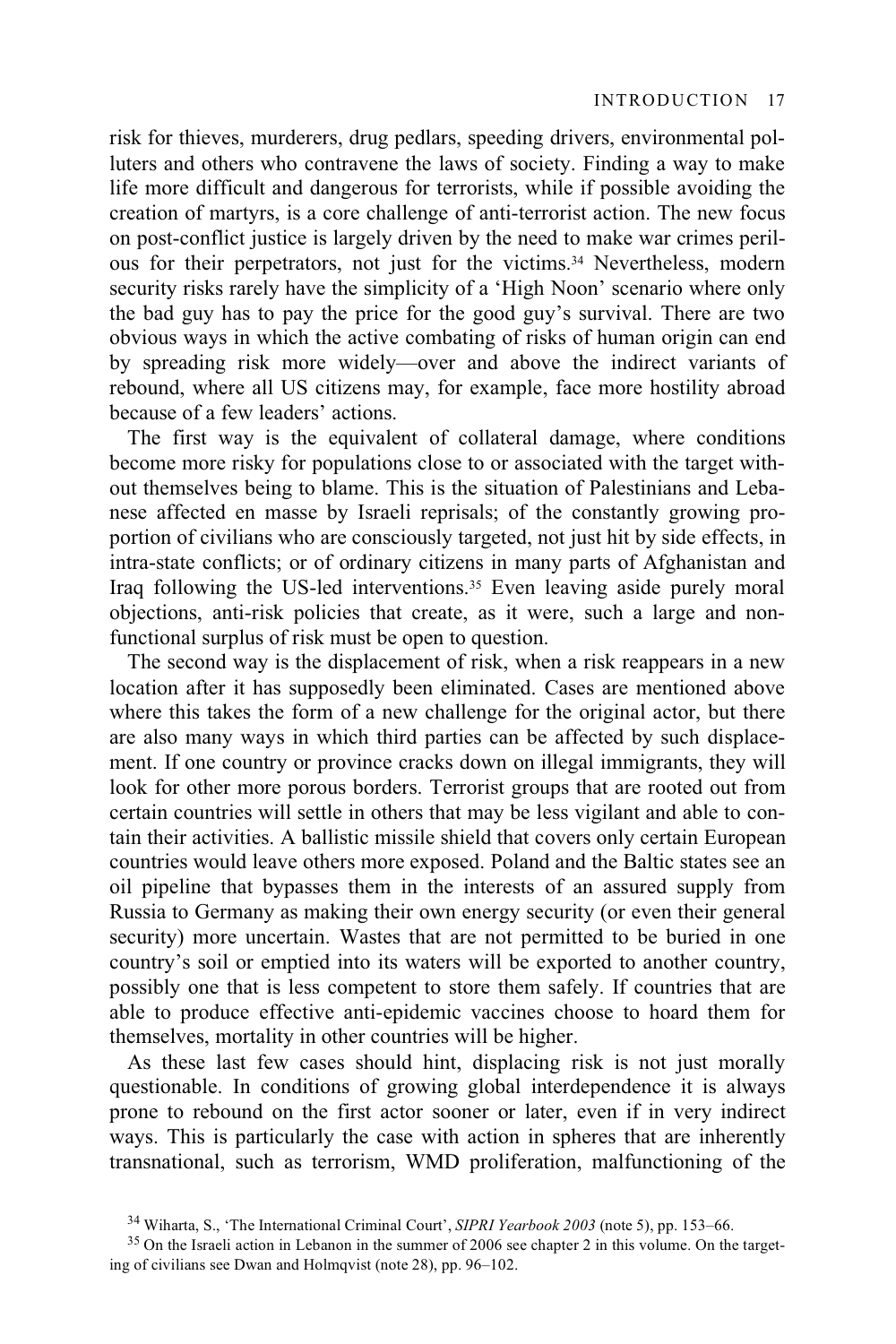energy market, migration, environmental damage and disease. It is no accident that in these dimensions even unilateralist countries and countries with a risk philosophy that tends towards a zero-sum attitude regularly find themselves drawn back towards more cooperative responses that seek to reduce risk exposure and increase resilience for as many people as possible and for the global system as such. No country today is, metaphorically speaking, an island and none can succeed in becoming the equivalent of a gated community either. The countries and institutions with the most advanced and coherent security philosophies today are the ones that have projected this truth back into the handling of risk in more traditional dimensions of defence and security, and have adjusted their policies accordingly.

One final, and more general, way in which national or institutional approaches to risk may become counterproductive is by failing to adapt to state policy the latest analytical understanding (as explained in section III) of the reflexive nature of risk. Very often in the world of security, as in business and in people's daily lives, a given risk is the direct concomitant—the price or cost—of a self-chosen pattern of behaviour. The fact that the behaviour in question may not be wrong in itself—as Western populations may incur the wrath of certain terrorists by allowing free speech or giving women equal rights—does not invalidate the linkage, just as the supremely unselfish action of saving another person can often mean risking one's own life. In such cases, a policy that aims to eliminate the risk without changing the behaviour that caused it is very likely to fail or, even if it momentarily succeeds, to entail a major displacement of risk. If behaviour change is not an option—for example, because the behaviour is an expression of human rights or is required for a certain level of economic development—a policy that accepts the inevitability of some risk, and that aims rather to maximize prediction skills, minimize impact and optimize the population's resilience, may represent the most effective balancing of resources as well as being less likely to run into normative barriers. For countries acting on the international stage, the equivalent strategies for risk management are those that focus on containment, solidarity and mutual assistance in dealing with consequences, and (where possible) dialogue with and the gradual transformation of the problematic elements. Forming multi-state groupings for direct or indirect security purposes can bring the same benefits of risk suppression within the community, and of resistance and resilience across a wide spectrum of external threats, as good policy can within a single state—without compromising and while even enhancing the chosen values and way of life of the participants.36 At global level, and as suggested in section II, universal human risks can be seen as the price of increasingly universal human interconnection and mobility and are demonstrably best met by universal cooperation.

Much the same policy prescriptions could be arrived at from an alternative starting point that sees risk as a necessary constraint on human or national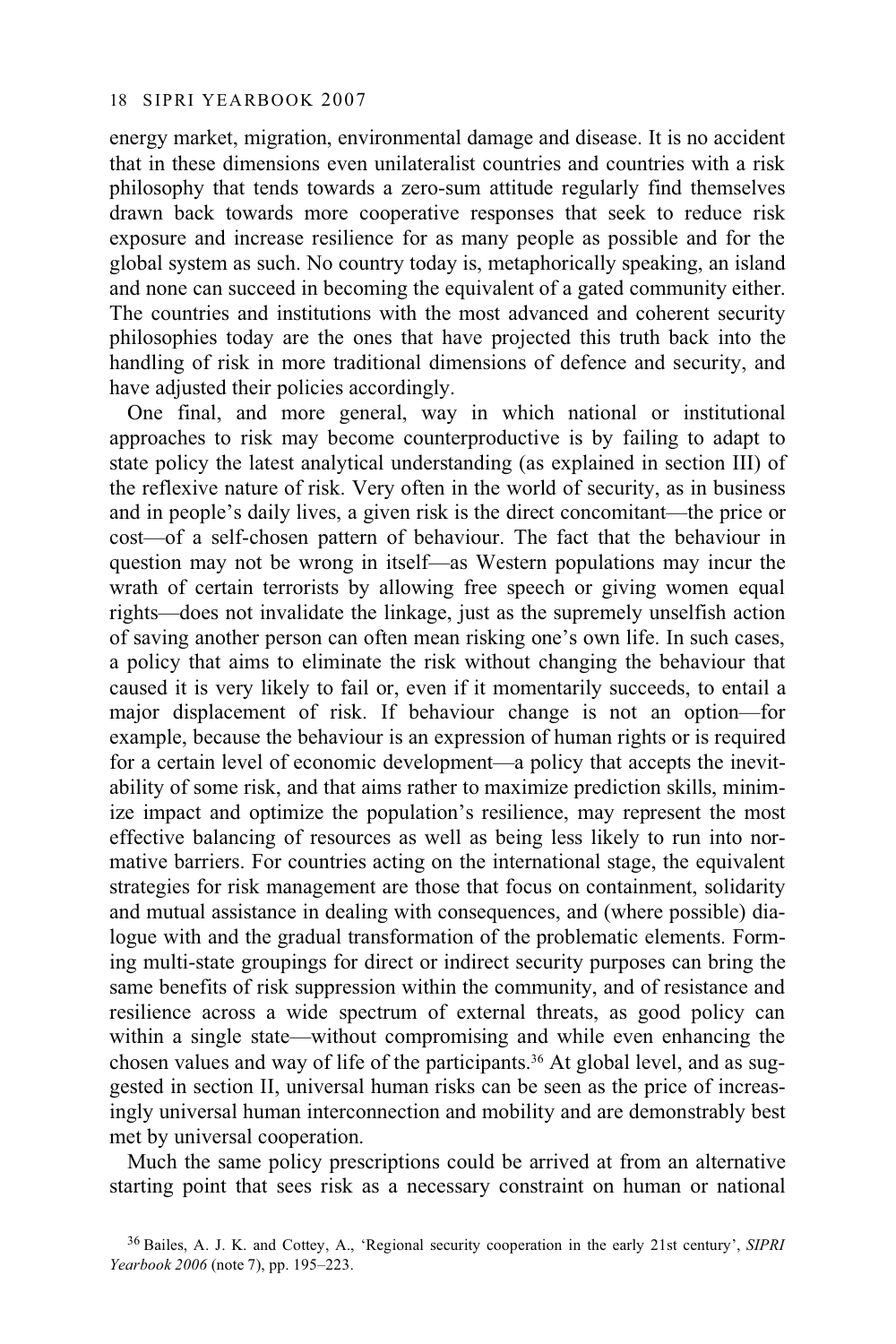self-assertion, and a deterrent to unbridled experimentation with the very powerful instruments that humankind possesses today. The human tendency to behave more recklessly in proportion to (or even faster than) the rate at which proximate risks are reduced is well documented in other contexts. When cars are given new safety features, the number of accidents may go down but the overall number of deaths (mainly of people outside the cars) can increase as people drive more boldly.37 A similar correlation is mooted above between the USA's perception of new risks to its population (terrorism), the reduced proximate risk involved in the use of US military resources to tackle this challenge in post-cold war times, and the cost now accumulating from that action in terms of process risk, spillover affecting bystanders and displaced risk to third parties. From one point of view this would suggest that the mechanisms of risk, and especially its reflexive character, offer one of the few remaining constraints on a power that no longer faces a similarly strong state adversary—if the risk is correctly perceived and calculated in the first place. From another, it leads to the unpalatable conclusion that even if human policy could give certain parties the option of eliminating security risk altogether, it would not be good for humanity at large or even for themselves that they should do so.

# V. Concluding remarks

Little is new in the above analysis; several of the points made were, indeed, mentioned in other recent editions of the SIPRI Yearbook. The idea that the leading powers' choice of methods in pursuit of security may have shifted too much towards action and away from restraint was presented in the Introduction to *SIPRI Yearbook 2003* and again, linked with an argument about the growth of armaments, in *SIPRI Yearbook 2006*. 38 Limitations on the successful use of military power, and the various kinds of process and moral risks it entails, were identified in the Introduction to *SIPRI Yearbook 2006* among others.39 The argument for greater recognition of interdependence between different world constituencies, and hence the need for more sheltered societies to help in easing the risk burden of less fortunate ones, was made in the Introduction to *SIPRI Yearbook 2005* as part of a discussion of global governance.40

The conclusions emerging—in favour of policies based less on self-interest and short-term calculation, and more on cooperation and a comprehensive grasp of security interactions—may seem almost too banal to be worth repeating. They represent, however, a prescription that has repeatedly been found to

<sup>&</sup>lt;sup>37</sup> The author is indebted to Michael Brzoska for this point in the argument.

<sup>38</sup> Bailes, A. J. K., 'Trends and challenges in international security', *SIPRI Yearbook 2003* (note 5), pp. 11–16; and Bailes, A. J. K., 'The world of security and peace research in a 40-year perspective',

*SIPRI Yearbook 2006* (note 7), pp. 17–28. 39 Bailes (note 38), pp. 10–17.

<sup>40</sup> Bailes, A. J. K., 'Global security governance: a world of change and challenge', *SIPRI Yearbook 2005* (note 4), pp. 13–21.